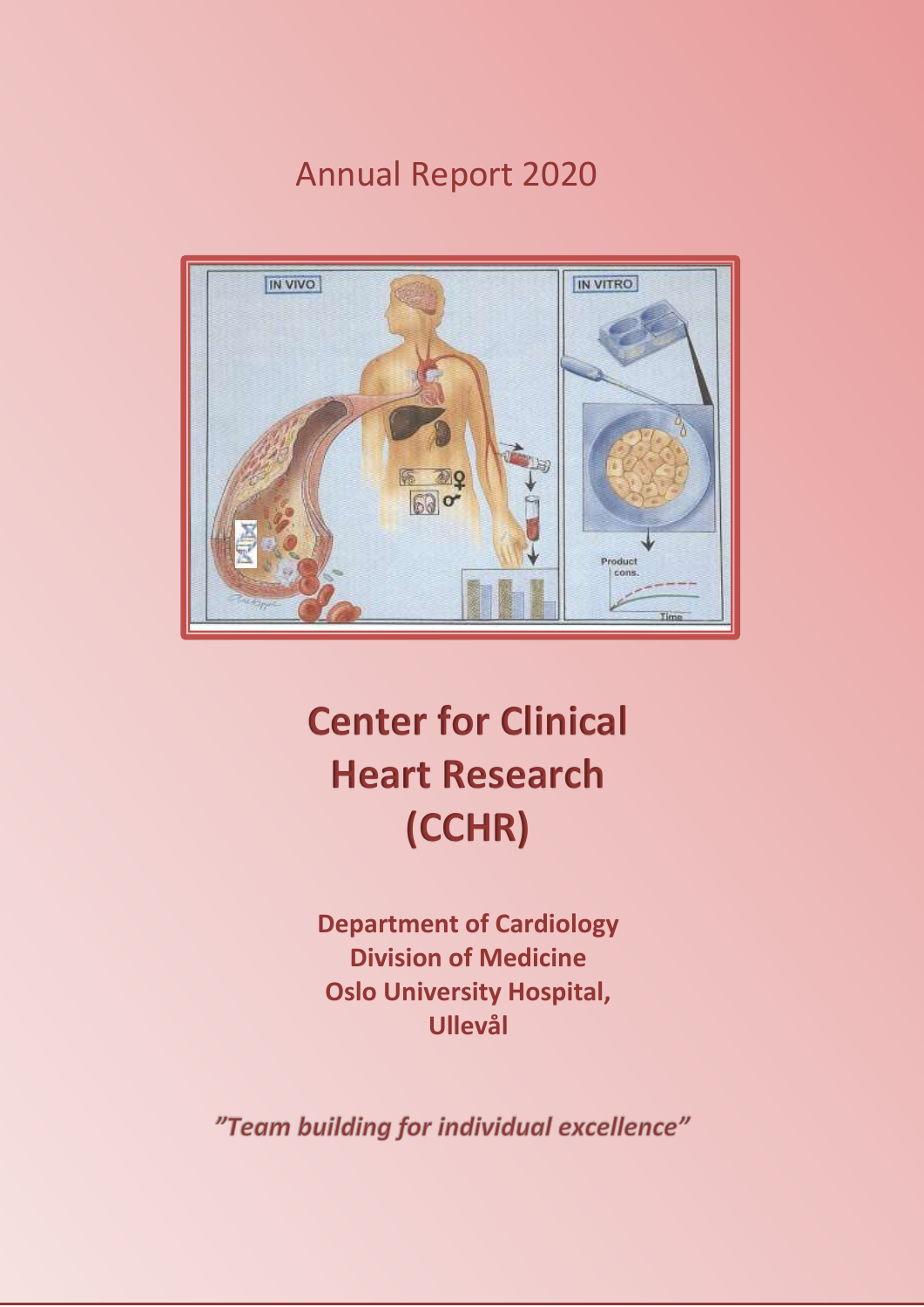# **Content**

| Preface |                              | Page |
|---------|------------------------------|------|
|         |                              | 3    |
|         |                              | 4    |
|         |                              | 4    |
|         | <b>Scientific Activities</b> |      |
|         |                              | 6    |
|         |                              | 8    |
|         |                              | 9    |
|         |                              | 11   |
|         |                              | 12   |
|         |                              | 14   |
|         |                              | 15   |
|         |                              | 16   |
|         |                              | 17   |
|         |                              | 18   |
|         |                              | 19   |
|         |                              | 23   |
|         |                              | 24   |
|         | Publications                 |      |
|         |                              | 26   |
|         |                              | 27   |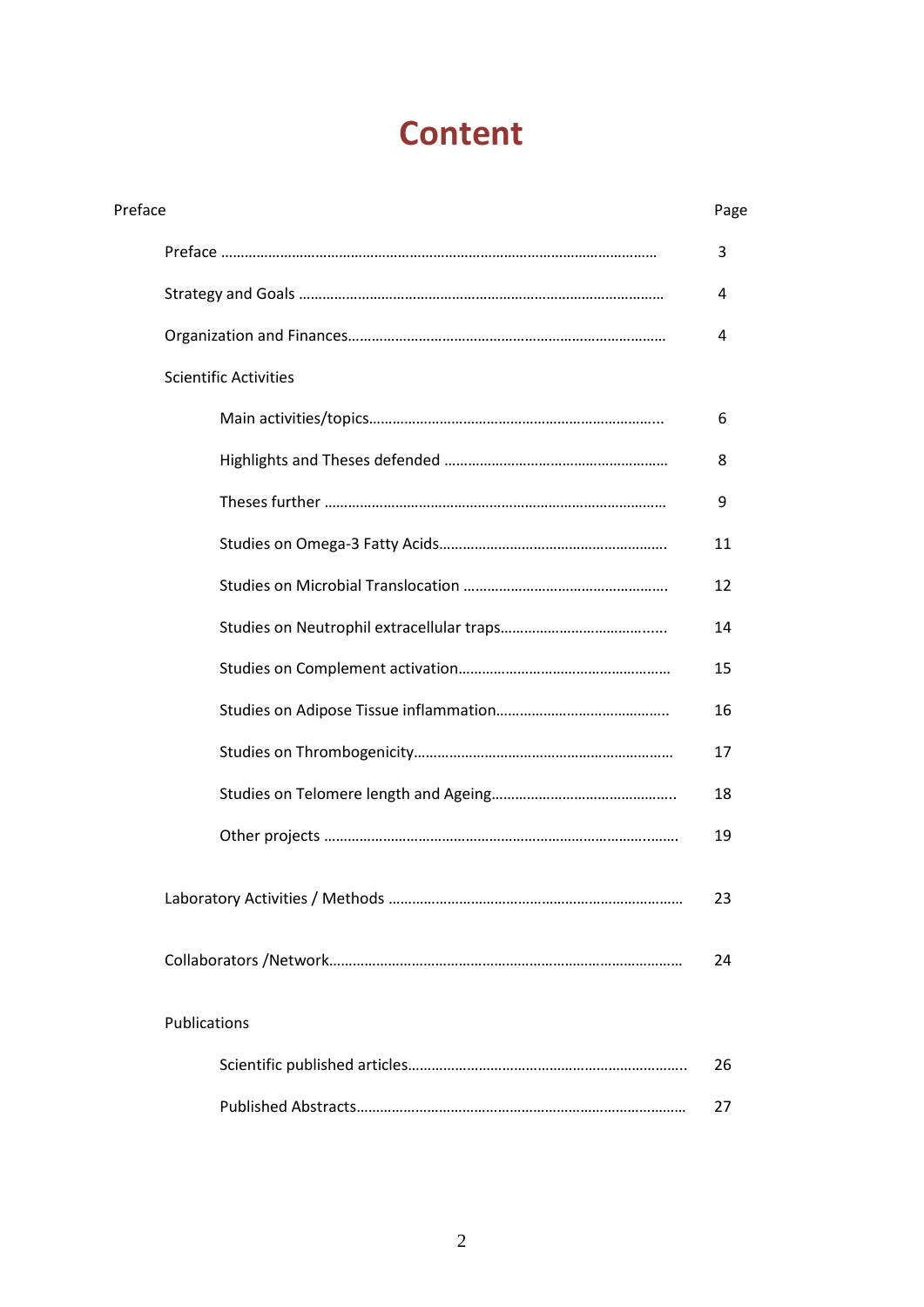## **Preface**

Center for Clinical Heart Research (CCHR) plays an important role as a core center and laboratory for other research groups in the Department as well as for the many collaborators. Organized within Department of Cardiology, OUH Ullevål, located close to the patients, crucial for the scientific activity.

#### **The trademark is researcher-initiated clinical, randomized**

#### **intervention trials including translational studies on pathophysiological mechanisms in cardiovascular disease states.**

The Center has close and fruitful collaborations with other milieus, of special notice, with the research group at the ICCU within the department. Asker & Bærum Hospital, Akershus University Hospital and OUH Rikshospitalet and the Oslo Diabetes Research Center, are of special importance by having common projects and PhD-students.

Also in 2020 focus has been to improve methodology related to the innate immune system, microbial translocation aspects, adipose tissue inflammation and the ageing process. Due to the Corona situation, more work has been turned towards laboratory activity as patient related projects have been challenging.

However, despite Corona, the scientific activity has been almost at the same level as previous years, although delay in some projects. One PhD thesis defended and 18 internationally published papers. The number of abstract has been lower, due to postponed congresses. Although digital congresses/meetings were available the last part of 2020, the loss of integrative meetings has been challenging. That is also for our internal team-building meetings. Nevertheless, the scientific staff and PhD students have given a lot of effort into keeping a good working atmosphere and a high scientific spirit.

One PhD candidate defended his thesis January 2021, and 4 are preparing for defense during 2021.

We still had 1 candidate in The Medical Research Student Program at the university, funded by the Norwegian Council of Research in 2020. Along with other PhD candidates, this is important contribution to a young and dynamic milieu.

Our participation in the "Regional Research Network for clinical Microbiota Science", established in 2019, led to collaboration for a PhD project in this novel field with regard to cardiovascular disease, and we are further working to strengthen our related methodology to be a core lab for some of these specialities. Also, our participation in the Norwegian Atrial Fibrillation Research Network, financed from Health South East, has given fruitful collaborations, especial with Asker & Bærum Hospital and Akershus University Hospital.

Professor emeritus Harald Arnesen has continued as our delegate in the Board for Stein Erik Hagens Foundation for Clinical Heart Research, in addition to take part in the strategy. He will retire to be an "ex officio" member from 2021, where after MD PhD and cardiologist Svein Solheim, medical responsible at the center, will replace him from 2021. The research coordinator, Charlotte Holst Hansen, employed for administrative matters in 50% position in 2019 continue.

We are very pleased to give the annual report for 2020.

March 2021

Ingebjørg Seljeflot (sign) Professor dr. philos *Center Head*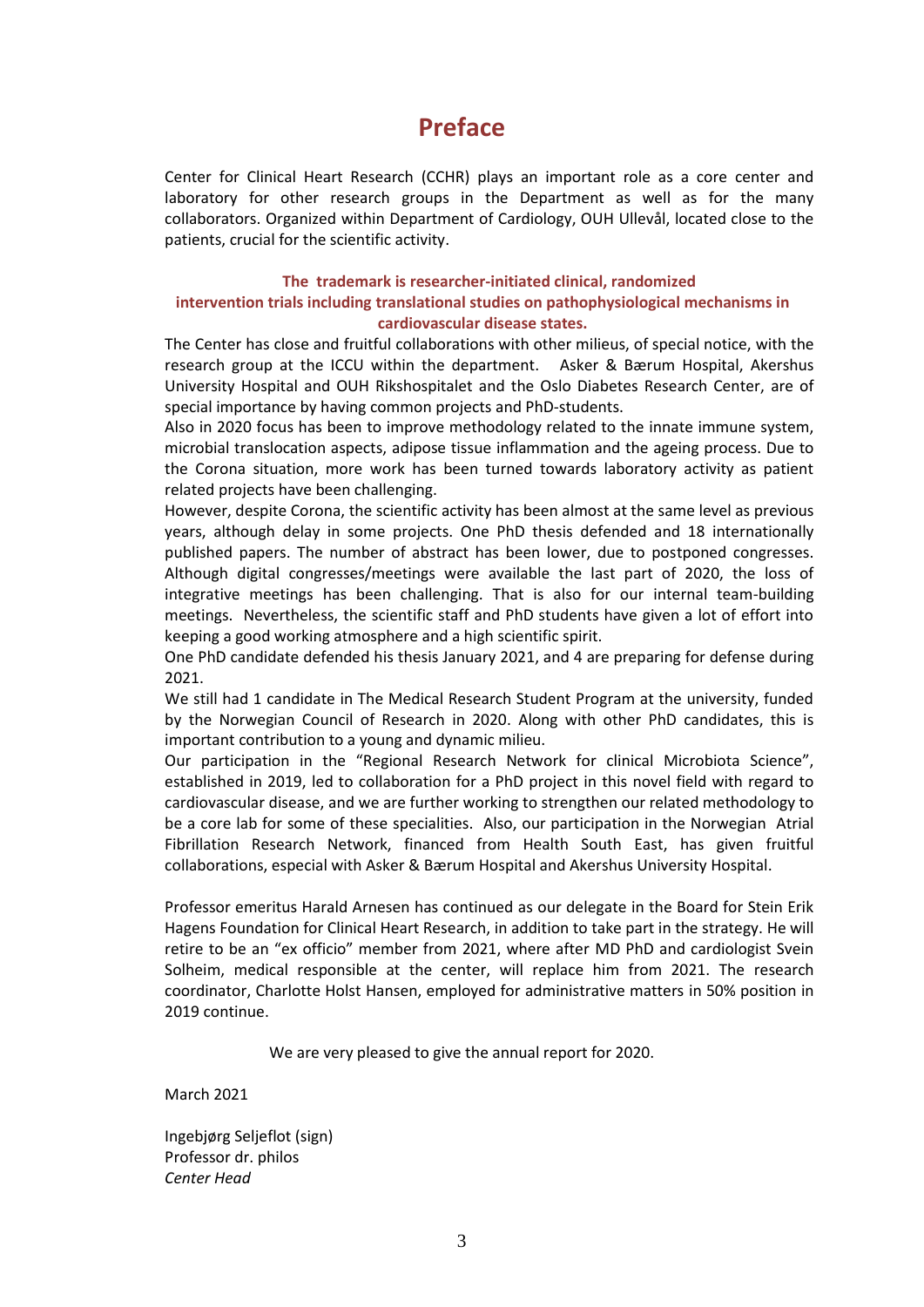## **Strategy**

- Clinical studies, including studies on mechanisms/translational studies in cardiovascular medicine. Biochemical, cellular and genetic aspects especially related to the cardiovascular disease processes, focusing inflammation, remodeling, thrombosis, endothelial function and the ageing phenomenon.
	- o Systematic researcher-initiated clinical heart research, based on accepted research methodology along with the flow of patients in OUS
	- $\circ$  Projects related to acute myocardial infarction, chronic arterial disease, heart failure and atrial fibrillation
	- o Especial focus on ischemic heart disease in diabetics and in the elderly
	- o Biobanking, standardized sampling and processing of blood and tissue About 90 % of all publications are based on biobanks
- To perform research in line with the strategy for research in Department of Cardiology
- To be an interdisciplinary composed research group, including researchers at post.doc level
- To collaborate in appropriate networks as well as at the research group and individual levels

## **Main Goals**

#### **The main goal is to develop novel treatment options in cardiovascular medicine**

- to increase the understanding of disease mechanisms, pathogenic factors, and effects of interventions in patients with cardiovascular disease
- to design and carry out randomized clinical trials
- to further expand on translational research in light of new knowledge and by use of new technology in materials from extended biobanks

#### **Other scientific goals**

- to constitute a dynamic research group with highly motivated participants where group adherence and common efforts lead to progression for the research group as well as for the individual researcher ("Team building for individual excellence")
- to exert research of high quality, aiming at publications in high rated international journals
- to create an arena for scientific discussions, and for structured research supervision and teaching
- to educate competent PhD candidates a.o. who contribute to academic skill in clinical medicine and research
- to contribute to extended research skill at a post doc level
- to strengthen collaboration with national and international research groups

## **Organization**

Administration and organizational aspects are undertaken by the Center leader. Our most important activity is still the regular 2-hour-scientific meetings every 2-3 weeks with PhD fellows, post.docs, laboratory staff, professors and seniors, presentation and discussion on the progress in all projects. External experts on special relevant topics and co-workers from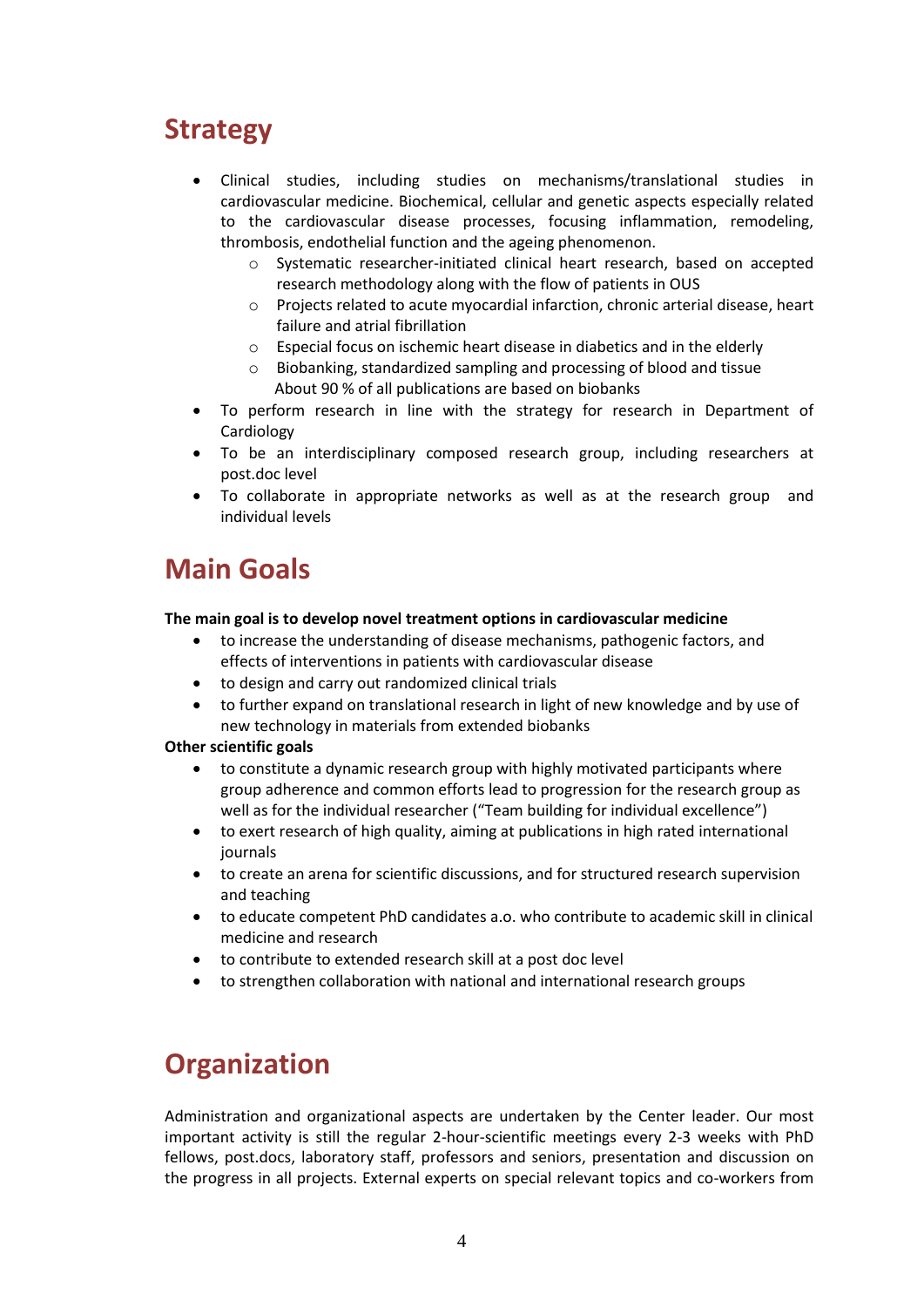other groups and institutions are often invited as lecturers. The PhD fellows are especially encouraged to give presentations to prepare for international conferences. In 2020 these meetings have been conducted digitally.

Individual supervision of the single PhD fellows is in addition undertaken, with a "supervisoropen-door-policy", and specific projects are separately discussed in smaller groups.

Decisions on projects/scientific matters, and contracts for collaboration with other research groups are based on common scientific interests.

**Personnel**

*Leadership:* The leader is also the Head of the R&D Section at Department of Cardiology, 100% position, and professor II at University of Oslo (UiO). In addition, medical responsible is a cardiologist, and one professor emeritus, the latter has been the Centers delegate in the Board for Stein Erik Hagens Foundation for Clinical Heart Research, OUS Ullevål. Further, a research coordinator in 50% position for administrative matters.

*Employees:* 2 medical technologists, of which one with a Master of Science in Biomedicine, 1 post.doc researcher (PhD).

10 PhD fellows, 5 post.docs/seniors participate in the milieu and 1 student from the research program for medical students, funded by the Norwegian Research Council via UiO. In addition, the scientific milieu and the laboratory facilities are open for several other PhDfellows, mainly supervised in collaboration with other groups at the Department of Cardiology, but also from other collaborating groups.

## **Finances**

Budgets for the single projects, including salary for PhD-fellows, technical personnel and running laboratory expenses are based on external fundings from different sources.

The Head is financed from the Department of Cardiology, OUS, Ullevål by a combined position for the Center and for being Head of the Research and Development Section in the Department. We strive for fundings by applications wherever we find it relevant.

The major economic support from Stein Erik Hagens Foundation for Clinical Heart Research, anchored at Institute of Clinical Medicine, University of Oslo, has been of crucial importance for the activity also in 2020.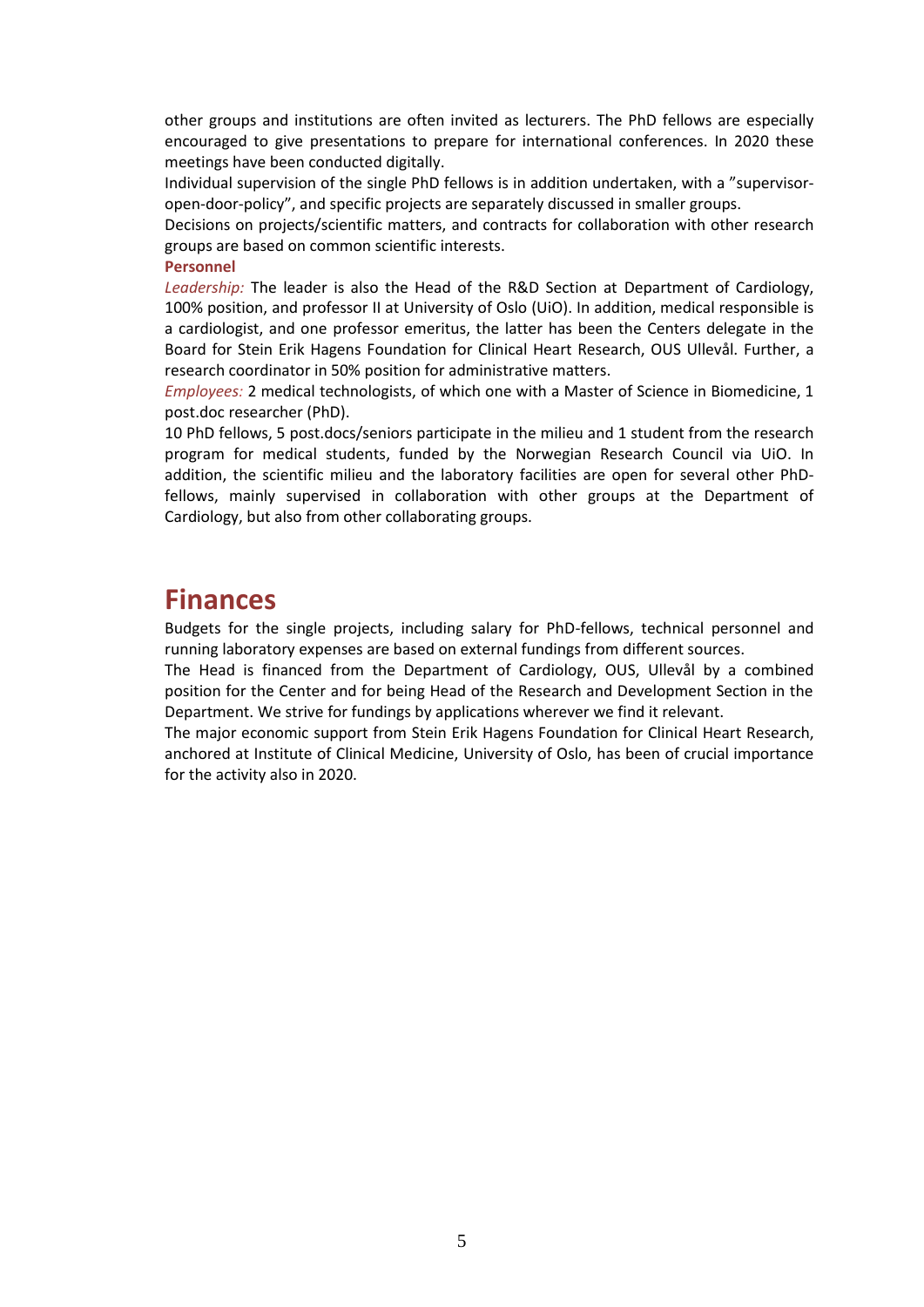## **Scientific Activities**

**We also in 2020 had our methodological focus in the following areas, which has led to improved knowledge and several publications.** 

**In addition to atherosclerosis, inflammation and remodeling in general,**

**Neutrophil extracellular traps**



**Complement act[ivation](https://www.google.no/url?sa=i&url=https://shms.sa/authoring/19866-the-complement-system/view&psig=AOvVaw2R5eESscS90wyUwsQAl0i3&ust=1583764605106000&source=images&cd=vfe&ved=0CAIQjRxqFwoTCODOgpKNi-gCFQAAAAAdAAAAABA4)**



*W Schwaeble, University of Leices, UK*

**Microbial translocation**



*Ganesan K et al. Int. J. Mol. Sci. 2018, 19*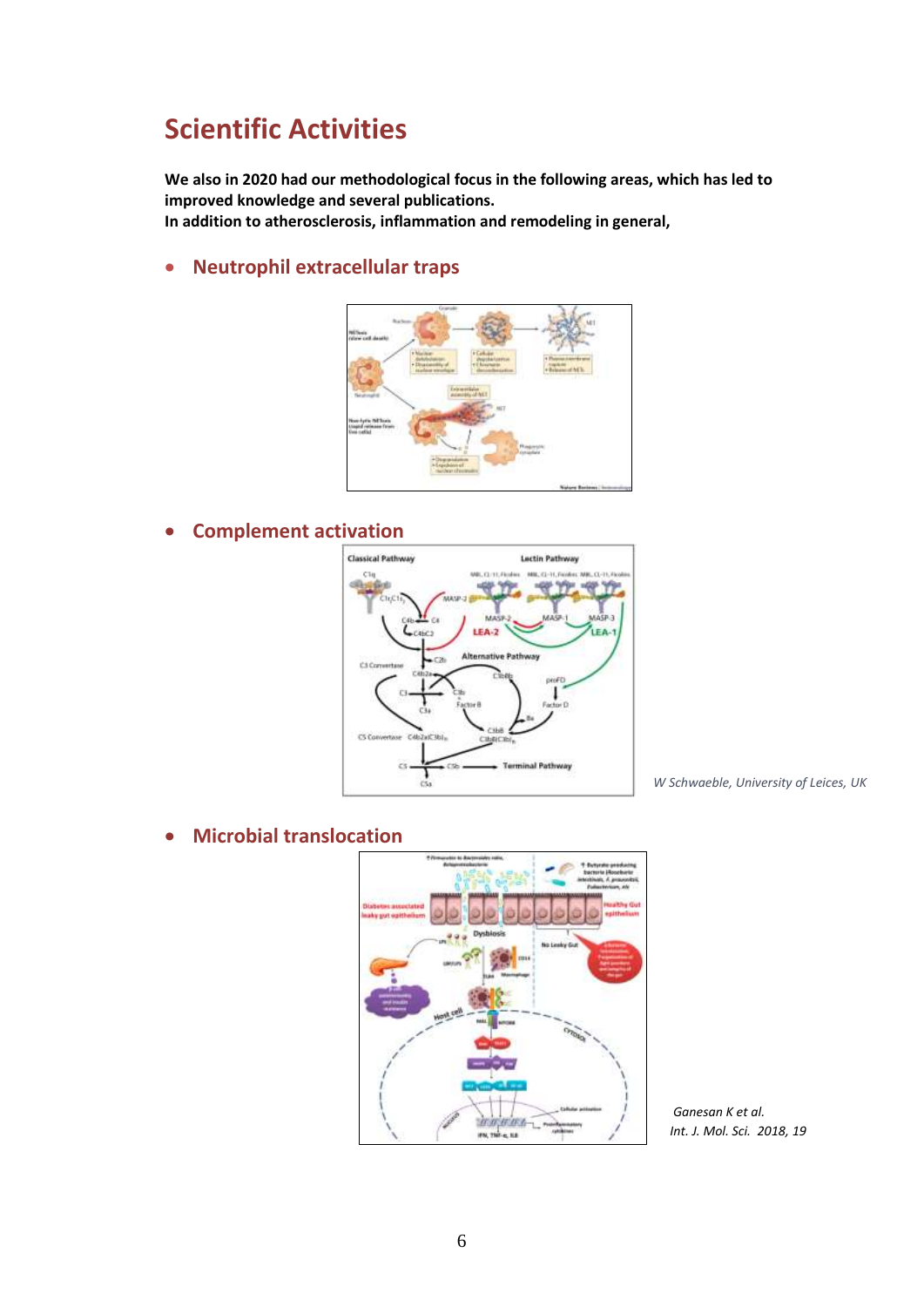**Microvesicles**



*Carnino et al, Respiratory Research, 2019*

**Adipose tissue inflammation and remodeling**



*Åkra L, Åkra S. 2020*

**Omega-3 fatty acids**



**Ageing**



*[J Geront:](https://doi.org/10.1093/gerona/glx082) Series A, 2008;73,1*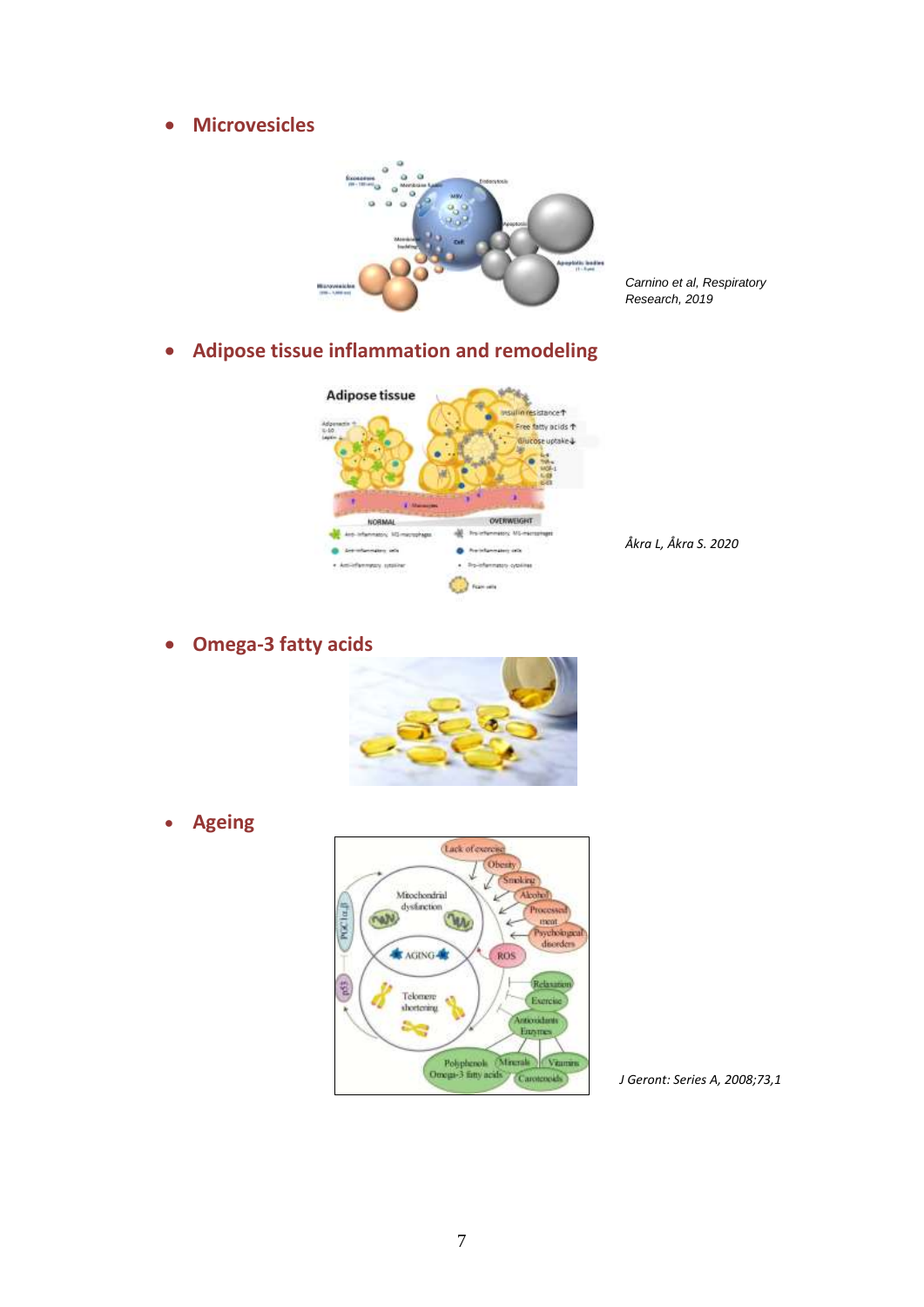## **Scientific Activities**

## **Highlights 2020**

This year two randomized clinical studies were fulfilled, whereof one in collaboration with OUS Rikshospitalet, The **GutHeart study**, a part of the thesis of Ajodeji Awoyemi (vide infra), an intervention study with goal to change the microbiota with subsequent improvement of heart function.

The other one was the **OMEMI-trial**, which has been ongoing from 2012 as a multicenter study, including 1027 elderly myocardial infarction patients from 3 different hospitals (vide infra) for the effect of omega-3 fatty acid supplement on clinical endpoints. The study was conducted at CCHR, which has been the study center throughout. The study was highlighted at the American Heart Association Congress (digital), given much attention in the scientific community and media, and published in the well reputable cardiovascular journal Circulation, online in 2020. 4 PhD students have worked on the project, whereof 2 have finalized their thesis and 2 are in pipeline for 2021. This study has several unanswered questions and a broad biobank for future research.

## **PhD-theses defended 2020**

*Mater of Science Vibeke Bratseth:*  **Pro-thrombotic activity and circulating microvesicles in diabetes, with and without CAD Special emphasis on the influence of exercise training and longitudinal changes**



*Supervisors: Ingebjørg Seljeflot Professor, Svein Solheim MD PhD, Harald Arnesen Professor em*

The aims of this project were to assess the importance of glucose control on the hypercoagulable state and on circulating microvesicles (cMVs) in patients with type 1 diabetes and in type-2 diabetes combined with CAD, and further any association with the degree of atherosclerosis and disease severity. This was explored in two different cohorts: the EXCADI-biobank of patients with CAD and type-2 diabetes (vide infra) and the Atherosclerosis in Childhood Diabetes study (ACD) (vide infra) including type-1 diabetics.

It was specially observed that diabetes patients with albuminuria were in a hypercoagulable state, and also shown to express cMVs related to hypercoagulability and endothelial function. No effects of 12-months exercise training on hypercoagulability and cMVs were observed. In the ACD study, childhood diabetics were compared with matched controls and followed for 5 years development, for thrombogenicity and cell activation assessed by cMVs. Four papers were included in the thesis, defended December 2020.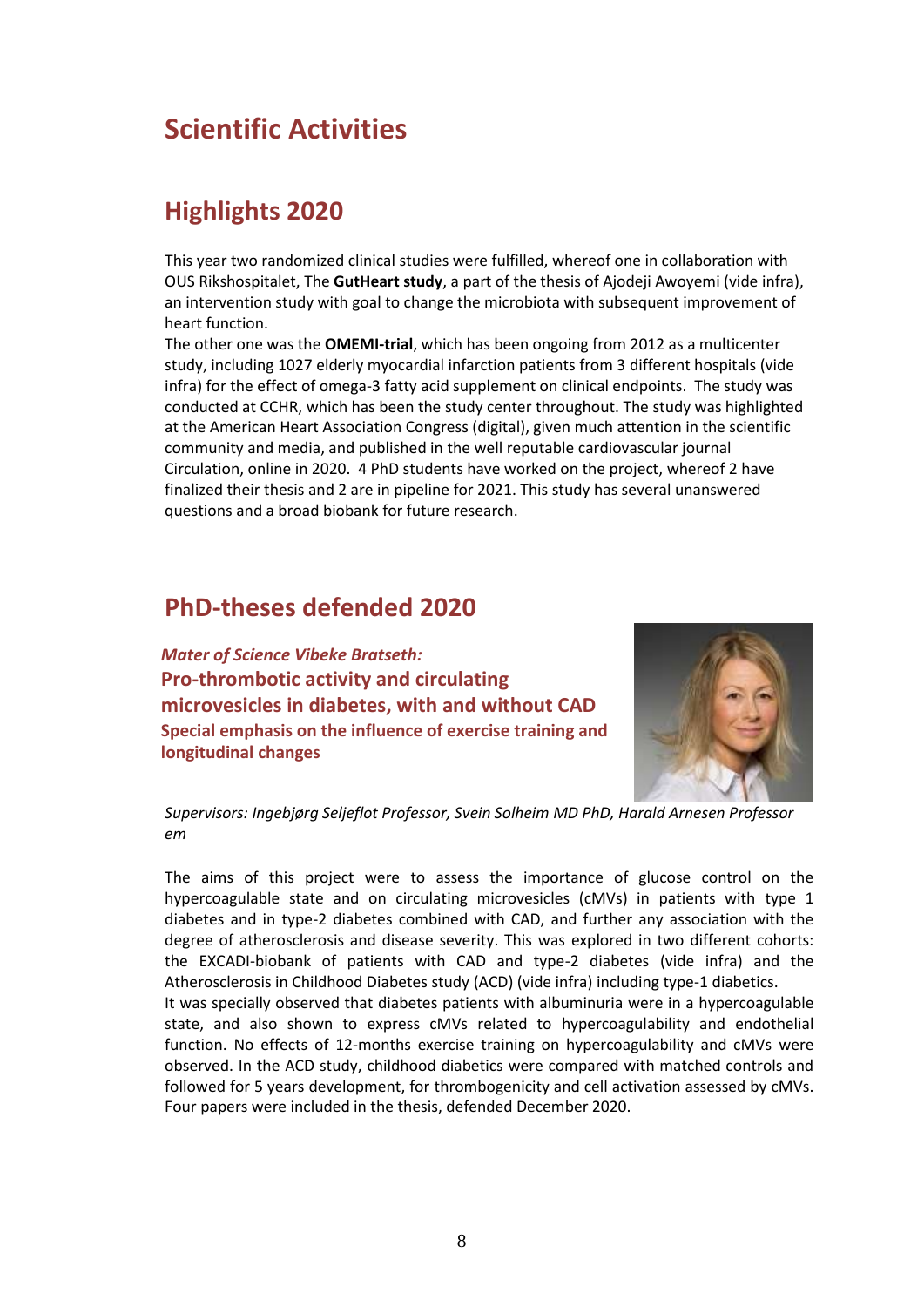## **PhD-theses finalized primo 2021**

*Cand Med Ayodeji Awoyemi, PhD student* **Microbial translocation and cardiovascular disease states Emphasis on chronic heart failure, diabetes and the metabolic syndrome** *Supervisors: Ingebjørg Seljeflot Professor, Svein Solheim MD PhD, Marius Trøseid Professor*

This first part of the project focused the potential role of microbial translocation and gut leakage (vide infra) in metabolic syndrome (MetS) and the prognostic importance for clinical endpoints. Significant associations between LPS-binding protein (LPB), CD14 and lifestyle factors (especially obesity) were found, and LBP was found to be significantly associated with clinical endpoints. The second part was an intervention study on patients with chronic heart failure in collaboration with OUS Rikshospitalet (GutHeart) on the effect of treatment with antibiotics and/or probiotics on heart function (ejection fraction), the gut leakage markers as well as changes in the gut microbiota per se. The intervention did not show any significant effects on the outcome variables, probably due to the well-treated population included. Four papers were included in the thesis, defended February 2021.

## **PhD-theses planned for 2021**

### *Cand Med Miriam S. Langseth, PhD student* **NETs in acute and stable coronary heart disease**

*Supervisors: Ragnhild Helseth MD PhD, Trine B. Opstad MSc PhD, Ingebjørg Seljeflot Professor*

This project is exploring the importance of markers of neutrophil extracellular traps (NETs) and NETosis (vide infra) in i) stable coronary artery disease as related to hypercoagulability and clinical endpoints ii) patients with ST-elevation myocardial infarction undergoing coronary angiography with percutaneous coronary intervention (PCI) and the relation to myocardial injury and left ventricular function (from the BAMI-biobank (vide infra)) and iii) exploring NETosis in patients with post-MI heart failure and cardiogenic shock. Preparing for submission Spring 2021, somewhat delayed due to the corona situation.

#### *Cand Med Joanna Cwikiel, PhD student*

#### **Markers of Coronary Artery Disease During Exercise Testing (CADENCE)**

*Supervisors Arnljot Flaa MD PhD, Eivind Berge MD PhD*†*, Ingebjørg Seljeflot Professor*

The aim of the CADENCE study (vide infra) was to examine whether changes in cardiac markers during exercise ECG will improve the accuracy of exercise ECG in the diagnosis of CAD. All subjects (n=300) are examined with coronary angiography, which is regarded as the gold standard for diagnosing CAD. The study furthermore aimed to clarify mechanisms related to sudden cardiac death as related to exercise by studying whether ischemia may potentiate increase in biomarkers of thrombosis and inflammation. The results add importantly to diagnosing CAD, and shed important insights into mechanisms responsible for exercise-related myocardial infarction. The results are presented in three accepted papers, and one paper submitted for publication. All papers are planned to be included in the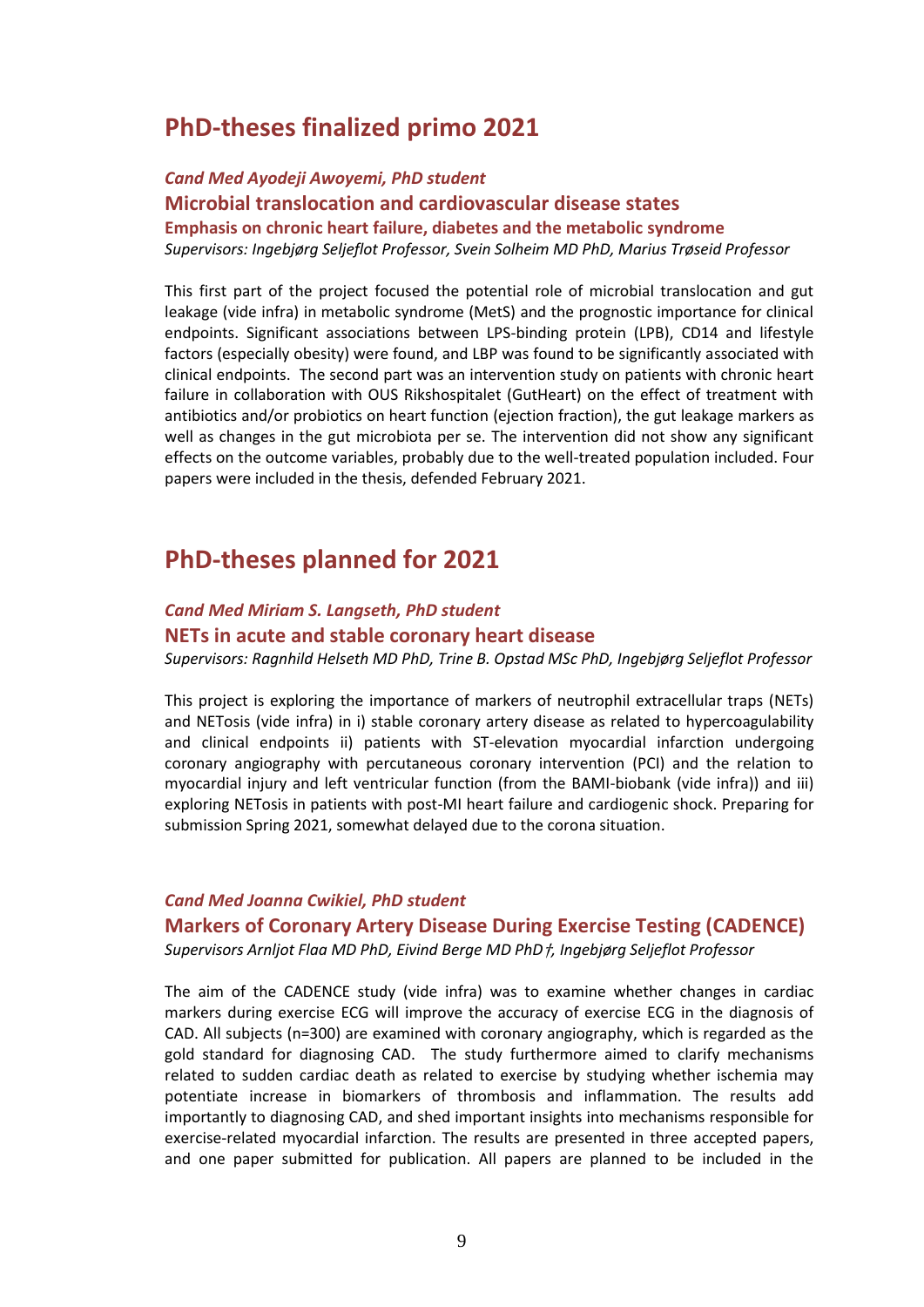doctoral thesis, planned to be submitted for evaluation during Spring 2021, somewhat delayed due to the corona situation

### *Cand Med Sjur Hansen Tveit, PhD student (at AUH)* **Troponins in the diagnosis of different stages of CAD**

*Supervisors: Torbjørn Omland Professor, Peder Langeland Myhre MD PhD, Ingebjørg Seljeflot Professor* 

The overall aim for the thesis was to compare two different type and different methods of troponins in evaluation for the diagnosis of coronary artery disease (stable angina and acute coronary syndroms). The CADENCE-population (vide supra) is one of the populations studied. The candidate has, in addition, been the main contributor to the OMEMI-study (vide infra) at AHUS, for patient inclusion and follow-up. The thesis prepared to be submitted Spring 2021.

### *Cand Med Are Annesønn Kalstad, PhD student* **The role of n-3 fatty acids in cardiovascular diseases of ageing**

*Supervisors: Ingebjørg Seljeflot Professor, Svein Solheim MD PhD, Harald Arnesen Professor em*

This thesis is fully based on the OMEMI trial, commented as Highlight, and further presented (vide infra), in which the main study results from the intervention with omega-3 fatty acid supplementation are focused. In addition, the interplay between the ageing process and cardiovascular disease are important topics.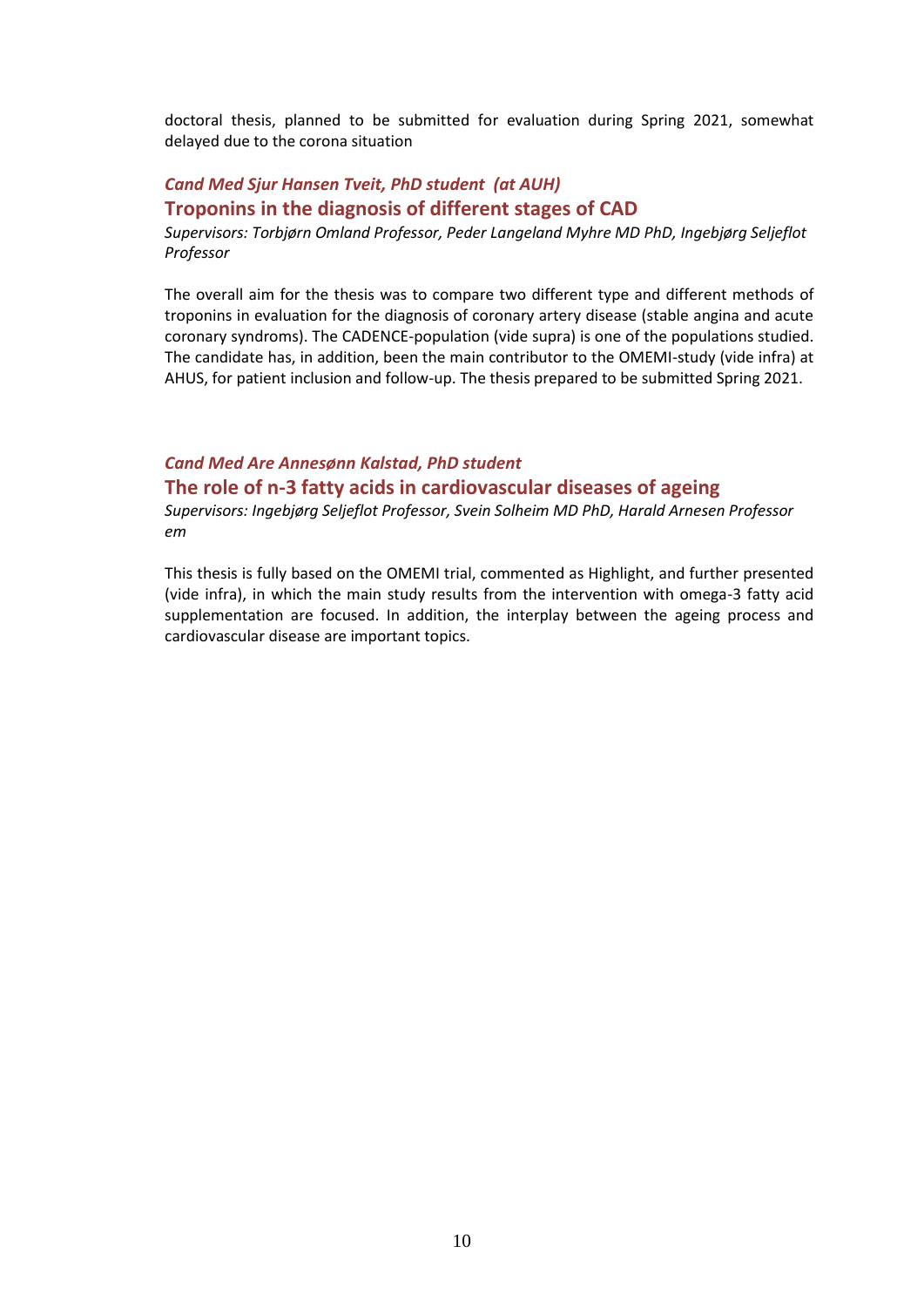## **Scientific Activities Ongoing Projects**

### **Studies on Omega-3 fatty acids**

*Steering Committee: Harald Arnesen Professor em, Pål Smith Professor em, Arnljot Tveit Professor, Svein Solheim MD PhD, Dennis WT Nilsen Professor, Morten Fagerland MSc PhD, Erik Berg Schmidt Professor, Ingebjørg Seljeflot Professor.*

As mentioned in the Highlights, the main OMEMI trial was finalized in 2020. The main aim was to investigate the effects of supplementation with 1.8 g/day of n-3 PUFAs on top of modern therapy, on cardiovascular morbidity and mortality during a follow-up period of 2 years in an elderly population ( $\geq$ 70-82 years) after having experienced an acute MI. The study was quite neutral with regard to clinical endpoints, and added to results from other studies in this field published in 2020. Special emphasis was paid on the incidence of atrial fibrillation and in this elderly population, in which we could show a tendency to an unbeneficial effect. There are still several unanswered questions and a broad biobank for future research is established. The study will further generate important new knowledge about the elderly with CAD. The study was a randomized, placebo-controlled, double blind multicenter study with study center at CCHR. Participating centers are OUS Ullevål, Akershus University Hospital, Asker and Bærum Hospital and Stavanger University Hospital. Aalborg University Hospital, Denmark, participates by running important fatty acid analyses, in addition to scientific contribution by their top expertise in omega-3 research.

The main results will be part of the thesis of Are A. Kalstad who prepares to submit his thesis Spring 2021, including three papers from the OMEMI cohort.

There are several sub-studies ongoing, especially with regards to dissect any importance of the different fatty acids.

#### **Topics previously addressed:**

*Omega-3 fatty Acids* as related to traditional CVD risk factors and co-morbidities in elderly patients with myocardial infarction, and *Omega-3 Fatty Acids* and the importance for myocardial function and cardiac remodeling, both part of the thesis by Kristian Laake (2017).

*Nordic Diet and Omega-3 Fatty Acids* and reduced platelet activation assessed by circulating microvesicles (Chiva-Blanche G et al. 2019)

*Diet and Omega-3 Fatty Acids* according to "Leukocyte Telomere Length", a suggested marker of longevity as well as proneness for CVD (Kalstad A et al. 2019).

*Markers of Ageing / Senescence* (telomere length, sirtuins) (vide infra), as related to the presence of atrial fibrillation in the elderly (Kalstad A et al. 2020)

#### **Ongoing:**

- Studies on polymorphisms important for the effects of omega-3 fatty acids, as well as related to ageing
- Omaga-3 and dietary pattern as related to microbiota translocation and regulation in adipose tissue
- The importance of n-3 fatty acid concentrations on clinical outcome
- The importance of n-6 fatty acid concentration on clinical outcome
- The relationship between omega-3 fatty acids and the occurrence of atrial fibrillation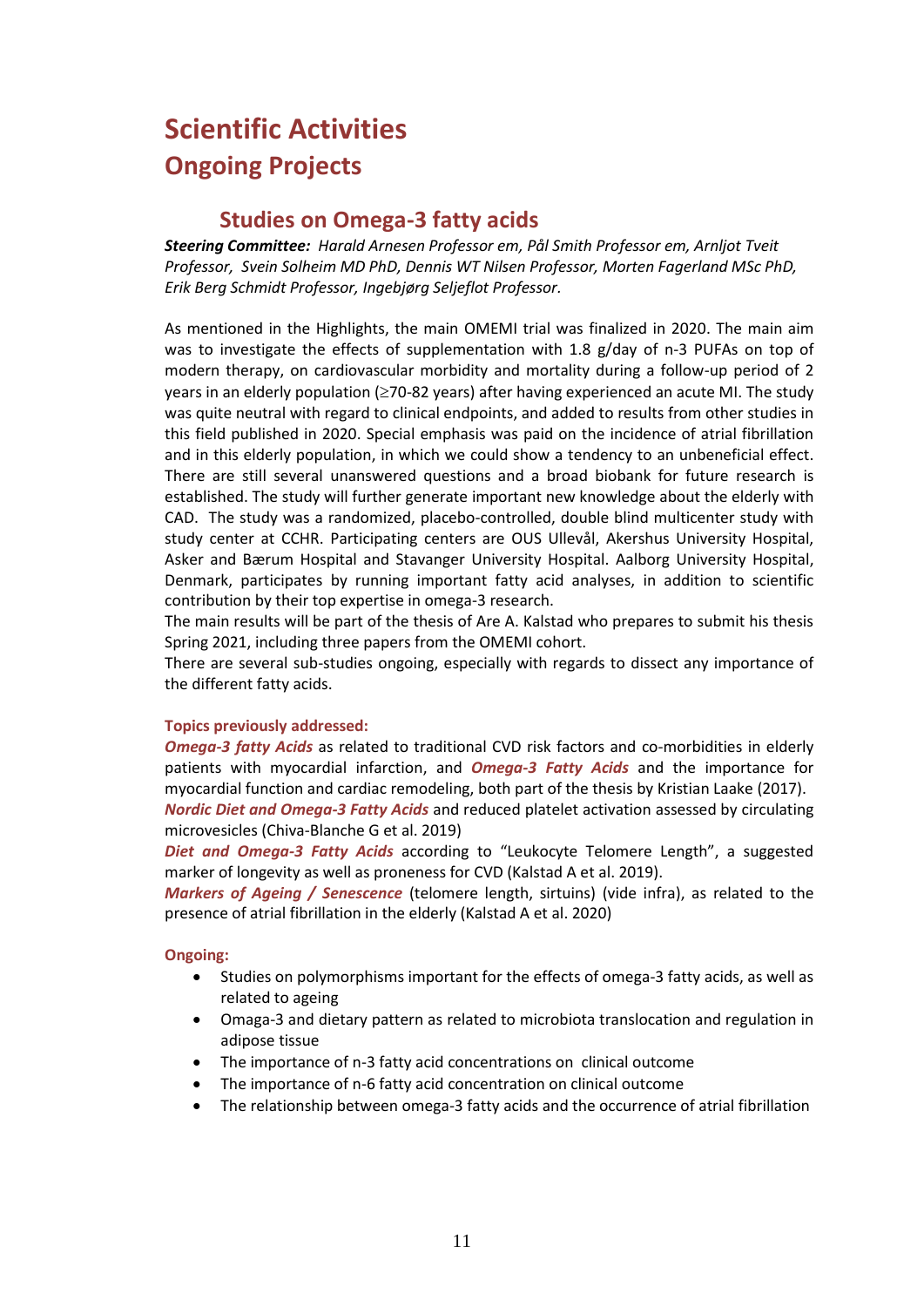### **Studies on Microbial Translocation**

An altered gut microbiota has been linked to several chronic disease states, including obesity, type-2 diabetes and chronic heart failure. Translocation of products of the gut microbiota, and in particular endotoxins or lipopolysaccharides (LPS) to the systemic circulation, has been proposed to be an early trigger of inflammation, insulin resistance and subsequent cardiovascular risk. LPS promotes inflammation mainly by signaling through Toll like receptor (TLR) 4 on cells of the innate immune system, and CD14 plays a central role by transferring LPS to the TLR4 receptor complex.

In addition to the aforementioned work by Ayodeji Awoyemi, other studies are ongoing:

#### *Microbial translocation and chronic heart failure*

Based on the biobank from the GutHeart study, several mechanistic studies are underway to shed light on the gut-related inflammation in chronic heart failure patients. Peripheral blood mononuclear cells (PBMCs) have been isolated and give us the possibility in more depth, to explore the inflammatory pathways involved; especially the TLR4 induced inflammation.

#### *Microbial translocation and lifestyle factors*

#### *Cand Med Susanne Kristine Aune PhD student*

*Supervisors: Ragnhild Helseth MD, PhD, Marius Trøseid Professor, Svein Solheim MD PhD, Ingebjørg Seljeflot Professor* 

Based on existing biobank from the EXCADI study, a randomized controlled study in patients with combined type 2 diabetes and CAD on the effects of long-term exercise training on atherosclerosis, the effect on microbiota-related inflammation (gut leakage markers) is investigated. This first part is finalized, showing markers of gut leakage to be strongly associated with physical fitness, submitted for publication. In the second part the effects of acutely induced exercise are under investigation by use of the biobank from CADENCE (vide supra). The hypothesis is that patients with manifest CAD, assessed by coronary angiography, will have more increased leakage from the gut, compared to those without during strenuous exercise.



Furthermore, from the OMEMI trial in which adipose tissue samples are available, TLR4 regulation, important for the effect of LPS, will be explored and related to dietary habits and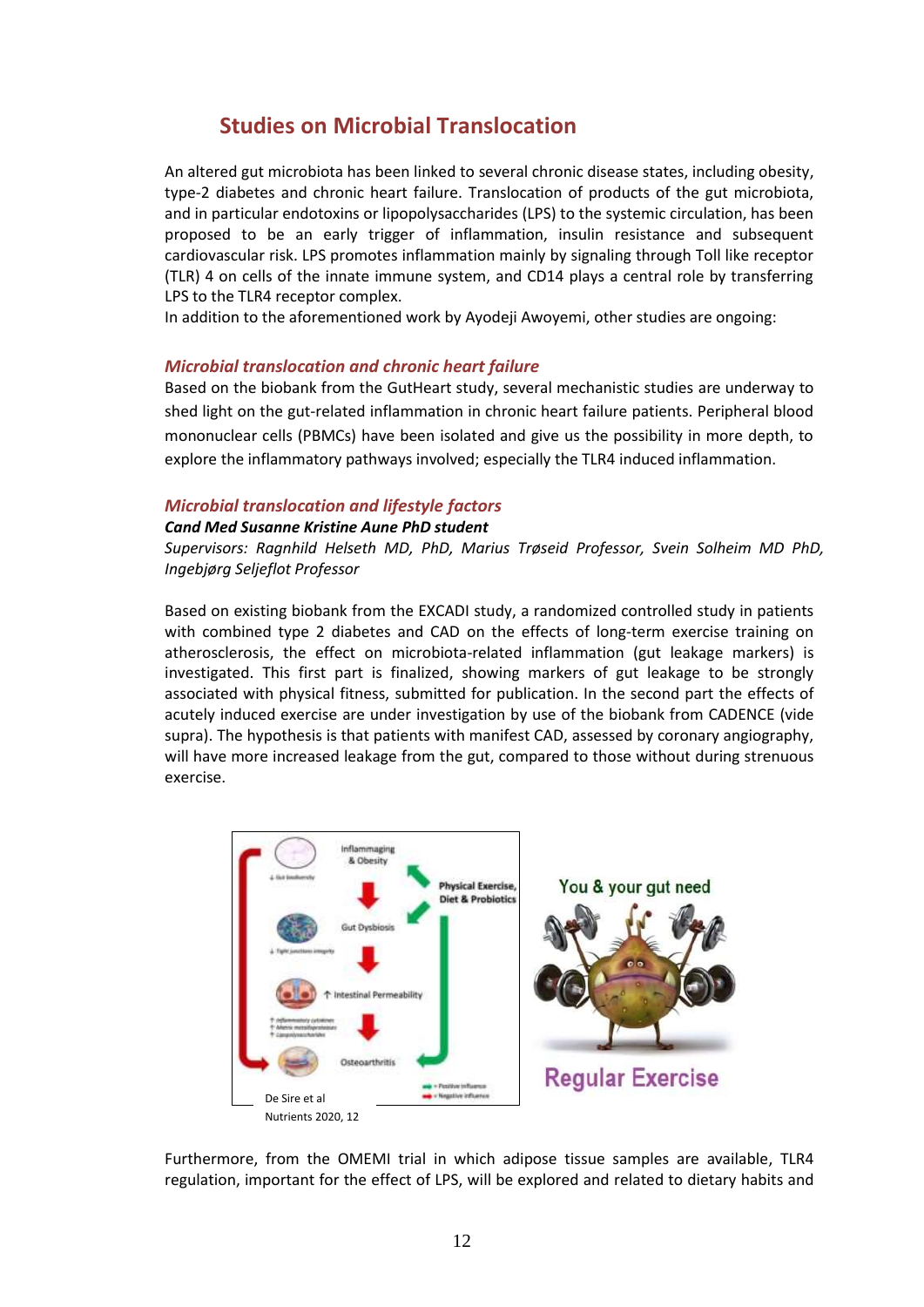intake of long-chain fatty acids. In the total OMEMI trial (n=1027) AMI pts followed for 2 years) any prognostic value of gut leakage markers will be explored.

#### *Microbial translocation in HIV. Effects of probiota treatment*

#### *Main investigator MD PhD Dag H. Reikvam, Dept of Infection diseases OUS Ullevål*

Patients with HIV-infection who do not respond to antiviral treatment, so-called immunological non-responders (INR) have an increased low-grade inflammation and systemic immune activation. The hypothesis is that these patients have reduced mucosal barrier, and thus an increased leakage from the gut. We investigate such patients in comparison with responders to antiviral treatment as well as the effect of probiota treatment for 8 weeks. The first part was published in 2020, and the second part expected to be published 2021.

#### *Microbial diversity and translocation in stem cell transplantation (allogeneic hematopoietic cells)*

#### *Main investigator: Professor Per Ole Iversen, Dept of Haematology OUH and Dept of Nutrition, UiO and PhD Student Kristin Skaarud*

The diversity of the gut microbiota throughout the course of allogeneic hematopoietic stem cell transplantation has been associated with survival and outcome of acute graft-versus-host disease. We have investigated whether markers of gut barrier function could predict survival and/or acute graft-versus-host disease among stem cell recipients, and also any reaction to nutritional intervention. Minor associations were found (Submitted for publication 2020).

#### *Gut microbiota Signatures in Acute Coronary Syndromes (GutACS)*

#### *Cand Med Aasmund Nordheim PhD student In collaboration with MD PhD Geir Ø. Andersen, ICCU Research group and professor Marius Trøseid, Dept of Infectious Disease, OUH Rikshospitalet*

In an observational longitudinal study we want to define a signature of gut microbiota composition and related metabolites in patients with ST-elevation MI (STEMI), non-STEMI and stable coronary heart disease (CAD) and relate such a signature to systemic inflammation and troponin release. The hypothesis is that they differ significantly and that AMI patients will normalize after 3 months. A huge biobank of stool and blood samples will be prepared. The inclusion of patients was quite delayed due to the corona situation, thus, started September 2020.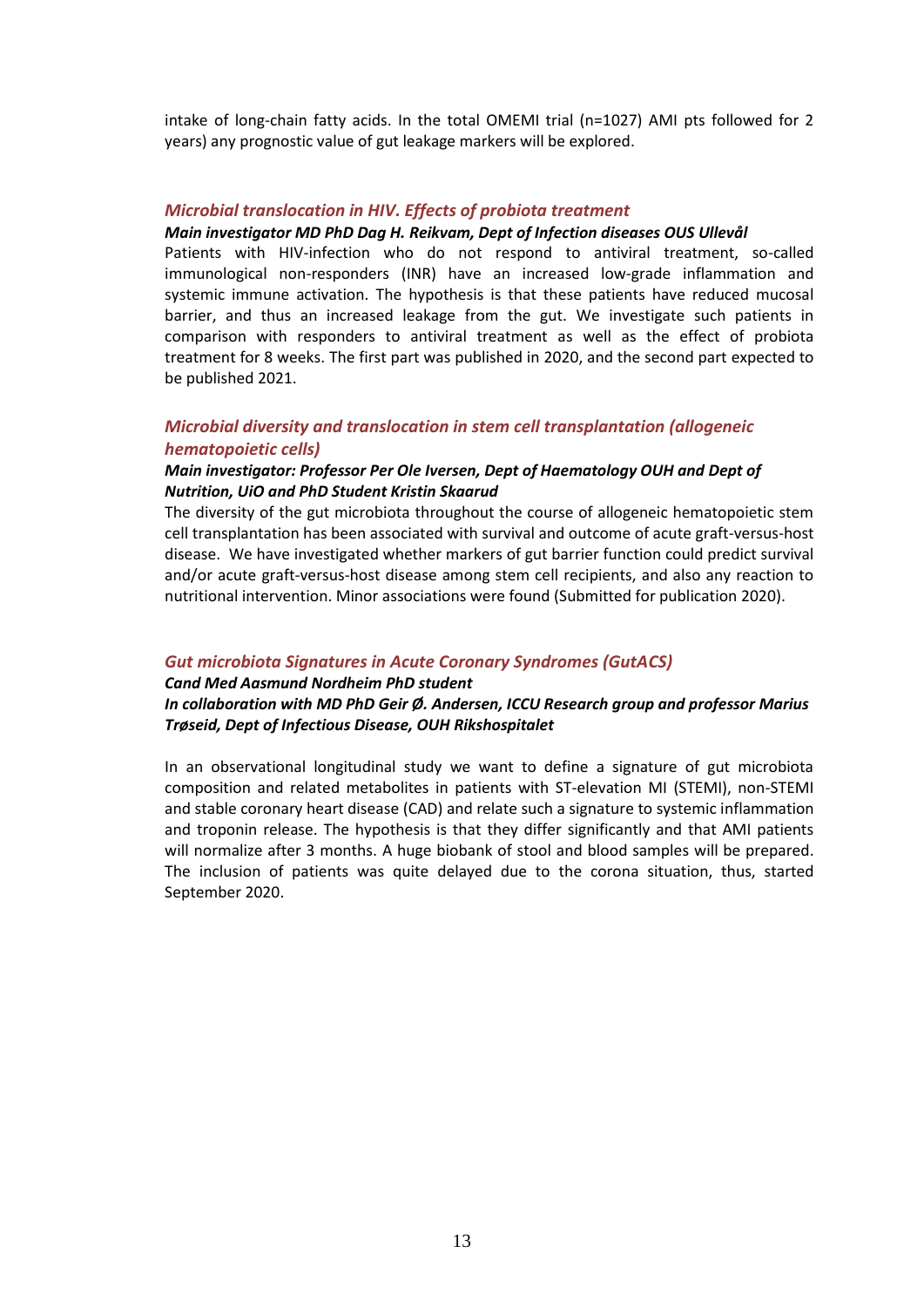### **Studies on Neutrophil extracellular traps (NETs)**

It has become evident that neutrophils upon activation are able to release parts of their nuclear content with residing neutrophil granule proteins into the extracellular space to form spindle-like networks, called neutrophil extracellular traps (NETs), which is thought to induce thrombosis. We have during 2018-2020 in patients with stable angina and STEMI published on the relationship between the surrogate markers of NETs, double-stranded deoxyribonucleic acid (dsDNA) and nucleosomes (DNA-histone complexes) and the thrombotic state, its importance for MI-complications and clinical outcome in these patients. In addition to these aforementioned studies by Miriam Langseth, other studies on NETosis are ongoing

#### *NETs in acute myocardial infarction*

#### - *Impact of myocardial injury*

#### *Christian Shetelig MD PhD and Ragnhild Helseth MD PhD*

To further explore any impact of NETs on the degree of myocardial injury and left ventricular function assessed by coronary magnet resonance imaging, we have used of the biobank from the POSTEMI study, and the results were published in 2020.

#### - *Impact of Interleukin-6 receptor antagonist.*

#### *Ragnhild Helseth MD PhD; in collaboration with OUS Rikshospitalet and NTNU*

Beyond reducing troponin T (TnT) release, interleukin-6 receptor antagonist tocilizumab is associated with a reduction in neutrophil cell count in patients with non-ST elevation myocardial infarction (NSTEMI). We explore whether the effect on myocardial injury is excerted through NETs.

#### - *NETs in coronary thrombi from STEMI patients*

#### *Miriam Langseth, Jostein Nordeng PhD-students*

In the TASTI-study (vide infra) we aim to explore cell types and content, in addition to the genetic profile in aspirated coronary thrombus. The presence and localization of NETs markers will be examined with morphological and immunohistochemical methods and related to time from onset of symptoms to PCI, as well as to the degree of myocardial necrosis.

#### *NETs in type-1 diabetes*

#### *Sverre Aukrust MD*

#### *Supervisors: Ragnhild Helseth MD, PhD, Ingebjørg Seljeflot Professor*

Based on the findings of netosis to potentially be glucose dependent, the Dialong biobank (vide infra) are used to explore any differences in NETs markers between individuals with long-standing type-1 diabetes and age-matched healthy controls, and

potential differences in the diabetics who have developed coronary artery disease vs those who have not. The project delayed due to the corona situation.



Delgado Ritzo, Front Immunol 2017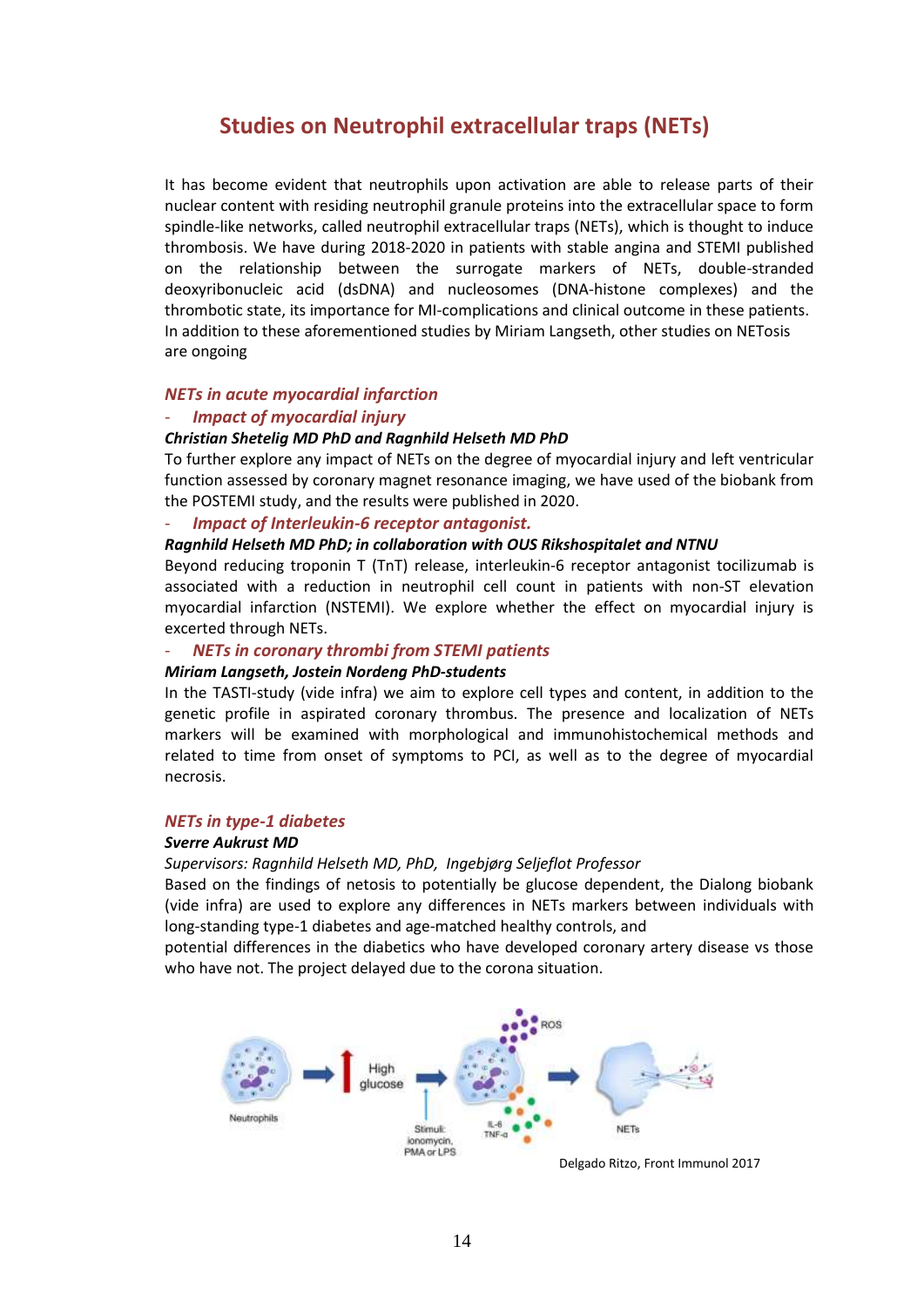#### *NETs as related to dementia*

#### *Vibeke Bratseth MSc PhD, Ragnhild Helseth MD PhD, Leiv Otto Vatne MD PhD (Dept of Geriatric)*

A collaborative study planned with Department of Geriatric. Hypotheses to be explored are whether innate immunity is important for the development of dementia and whether netosis can be used to distinguish between subtypes of dementia; whether patients with delirium have elevated NETs levels; whether NETs in cerebrospinal fluid are comparable with serum levels. We have performed a pilot study, showing NETs markers to be present in cerebrospinal fluid. These studies were postponed due to the corona situation, but will continue 2021.

### **Studies on Complement activation**

The complement system is a complex system, interacting with both inflammation and coagulation. Although experimental studies suggest interplay between these systems and also with activation and NETs in atherosclerosis, the relevance in patients with CAD is unclear.

*Complement activation in association with NETs*

*Karsten Kluge, Medical student in Research Program Supervisors: Ragnhild Helseth, MD PhD and, Ingebjørg Seljeflot, Professor* 

We here aim to study the associations between complement activation, NETs and hypercoagulability and the role of complement activation on clinical outcome in i) patients with stable CAD and ii) patients with acute myocardial infarction.

The first part was finalized in 2019, showing total complement complex to some degree to be associated with NETs and to future myocardial infarction, published 2020. The BAMI-cohort (vide infra) is now used to investigate part ii). In addition, interaction between hypercoagulability and complement was explored in stable CAD, also published in 2020. The candidate is working part time in research along with his medical studies.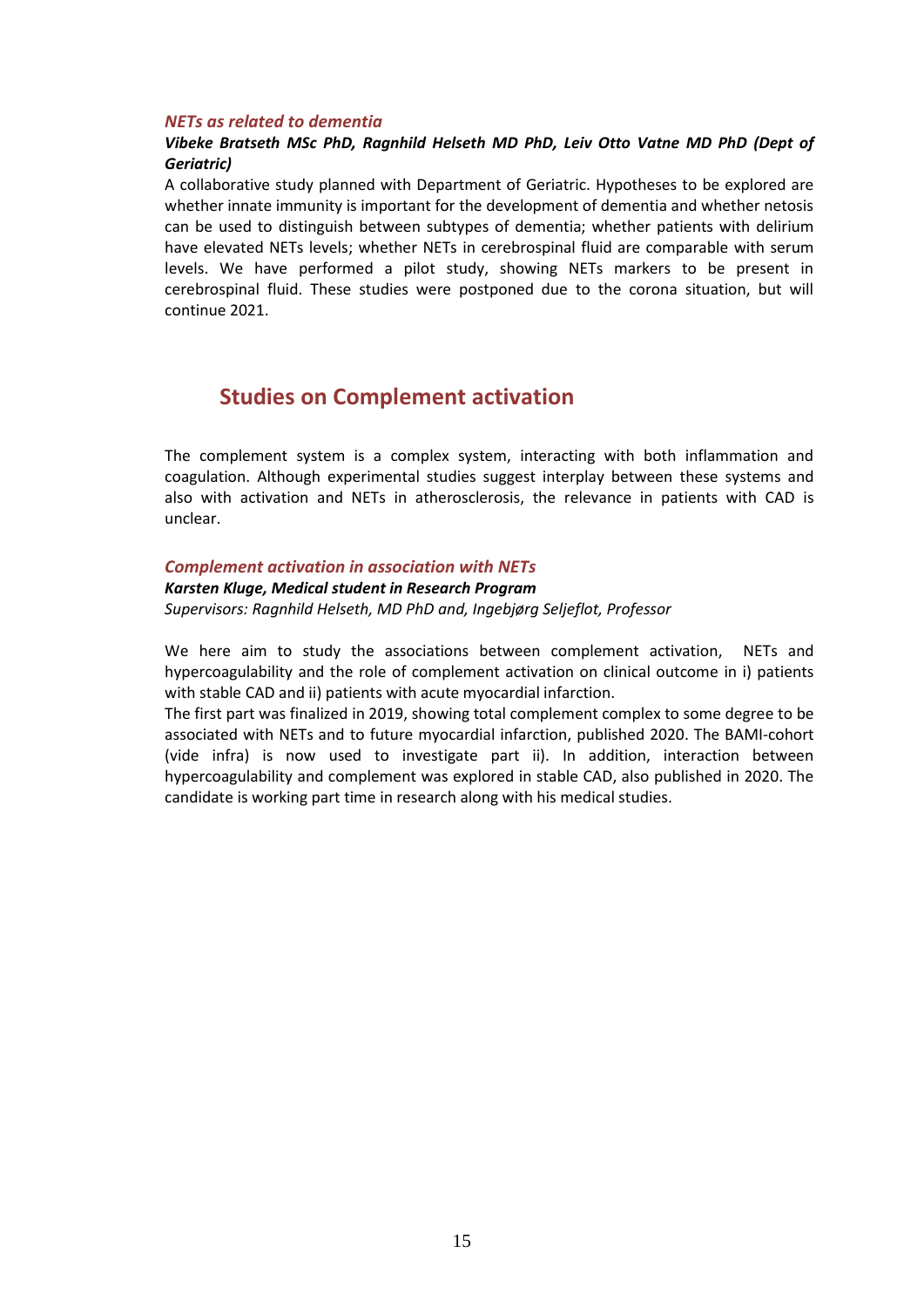### **Studies on Adipose Tissue inflammation and remodeling**

We have for several years focused on inflammation and remodeling in the metabolic syndrome, adipose tissue, atherosclerosis and cardiovascular disease states, also with respect to genetic expression of inflammatory and remodeling mediators, visualized in several previous and ongoing projects. Furthermore, differences in fat compartments are focused.

#### *Adipose tissue inflammation and remodelling in patients with CAD and type 2 diabetes - effects of exercise training. Based on the EXCADI biobank* **Cand Med Hani Zaidi PhD-student**

*Supervisors: Trine B. Opstad, MSc PhD, Senior Scientist, Ingebjørg Seljeflot Professor, Rune Byrkjeland MD PhD* 

In this project with patients with CAD and Type-2 diabetes, combined, the adipose tissue regulatory mechanisms of remodeling (MMP-9/TIMP-1/EMMPRIN/axis) were explored and related to glucose control, and to the effect of exercise training (published 2019). Further studies on the importance of certain adipokines from adipose tissue have been investigated, related to the degree of atherosclerosis, glucose control, and to the effects of exercise training, submitted for publication 2020. Adipokines are further examined in a healthy cohort to explore such regulation in un-medicated individuals.

#### *Adipose tissue and remodeling as related to insulin sensitivity in healthy men MSc Sissel Åkra.*

#### *In collaboration with MD PhD Tonje A. Aksnes, Section of Cardiovascular and Renal Research, OUS Ullevål*

In a cross sectional study on middle-aged men we have previously shown strong association between insulin sensitivity assessed by glucose clamp, and inflammatory genes of proteins in the inflammasome pathway, expressed in adipose tissue as well as circulating levels, and further that these mediators are related to the amount of abdominal adipose tissue assessed by CT-scan. Studies on the impact of glucose regulation on adipose tissue remodelling are performed, showing early overweight and insulin resistance to be of importance for glucose regulation also in a healthy non-obese population, published 2020*.*

#### *Inflammatory activity in various compartments of adipose tissue in patients with coronary heart disease (ATICH***)**

#### *In collaboration with Department of Thoracic surgery*

*Steering Committee: Professor Ingebjørg Seljeflot, MD PhD Svein Solheim, Professor em Harald Arnesen, Professor Theis Tønnesen, MD PhD Bjørn Braathen.*

#### Executers: In addition to the surgeons

**MSc Sissel Åkra**: Sample handling and drafting manuscript

**Study nurse Charlotte Holst Hansen:** Patient information

Different compartments of adipose tissue like subcutaneous, visceral, perivascular, pericardial and epicardial fat have been claimed to exert different proinflammatory profiles with different associations with cardiovascular disease states.

The aims of this project are to study differences in inflammatory genes expressed and protein secretion in various compartments of adipose tissue being exposed during open cardiac surgery on patients with CAD, and valvular disease for control. Laboratory examinations are almost finalized, however, search for collaborations for immune-histochemical analyses are ongoing.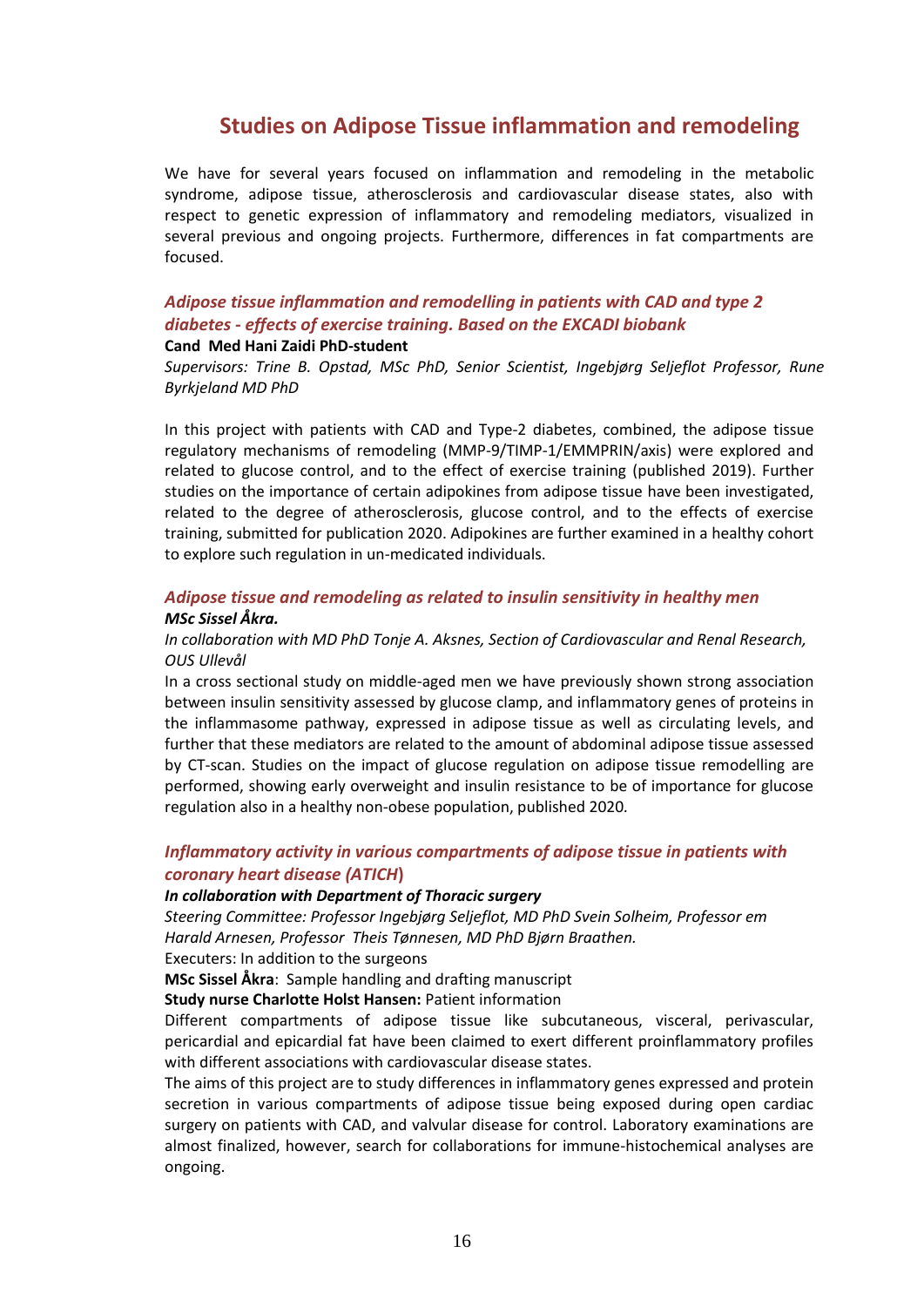## **Studies on Thrombogenicity**

### *Thrombus Aspiration in acute ST-elevation myocardial Infarction (TASTI)*

*Cand Med Jostein Nordeng PhD Student*

*Supervisors: Ingebjørg Seljeflot Professor, Ragnhild Helseth MD, Bjørn Bendz Professor, Svein Solheim MD PhD* 

Based on results from a previous study "Coronary thrombus genes in acute myocardial infarction", we aim to further explore the cell types and content, in addition to the genetic profile in the aspirated coronary thrombus. Thrombus content is examined with morphological and immune-histochemical methods, as well as genetic regulation (mRNA) of selected signal molecules – all related to time from onset of symptoms to PCI, and to the degree of myocardial necrosis. Furthermore peripheral venous blood samples are analyzed for signaling molecules and corresponding mRNA expression in circulating leukocytes. The study is in close collaboration with Department of Radiology and Department of Pathology, OUS Ullevål. The laboratory work is ongoing. Main focus are on pathways related to inflammasome activation, fibrinolysis, remodeling and netosis. Some delay due to Practical issues for collaborators and the corona situation. Results from the first part were presented at the European congress of cardiology (digital) august 2020, and is submitted for publication.

#### *Coronary thrombus and extracellular circulating microvesicles (cMVs)*

*Vibeke Bratseth MSc PhD, Jostein Nordeng and the TASTI-group* From the above mentioned TASTI project, we will explore the relationship between the expression of cMVs and pro-thrombotic and pro-inflammatory signals in coronary thrombi, especially related to the presence of NETs. Flow-cytometry with a renewed and more

advanced method will be used to better distinguish the cMVs and their origin cells.

#### *The importance of ADAMTS-13 on vWF regulation in patients with CAD*

*MD Ellen M. K. Warlo (previous Medical Student in Research, University of Oslo) Supervisors: MD PhD Alf-Åge Pettersen, Trine B. Opstad, Professor Ingebjørg Seljeflot*

ADAMTS-13 (a disintegrin and metalloprotease with thrombospondin 1 repeats) is a member of the ADAMTS family of metalloproteinases, responsible for the regulation of von Willebrand factor (vWF), which is reported to be a risk factor for coronary artery disease. vWF has pro-thrombotic properties and plays a central role in platelet activation upon vessel wall injury. In this project we have shown reduced ADAMTS13 is of importance for clinical outcome after 2 years in patients with stable CAD. Genetic polymorphisms in the gene coding for ADAMTS-13 will further be explored for the impact on ADAMTS-13 levels as well as on clinical events. The candidate is working to finalize for her diploma as a licensed doctor, and will continue this work thereafter.

#### *Exercise induced changes in pro-thrombotic and cardiac biomarkers in CAD patients Charlotte Holst Hansen, Study Nurse*

Patients from the CADENCE study which were tested with exercise EKG for the diagnosis of CAD, showed a hypercoagulable state after exercise. Some of these patients are re-examined after successful revascularization to explore whether they still had a tendency to be hypercoagulable, and also whether they still induced release of cardiac biomarkers. Results are underway.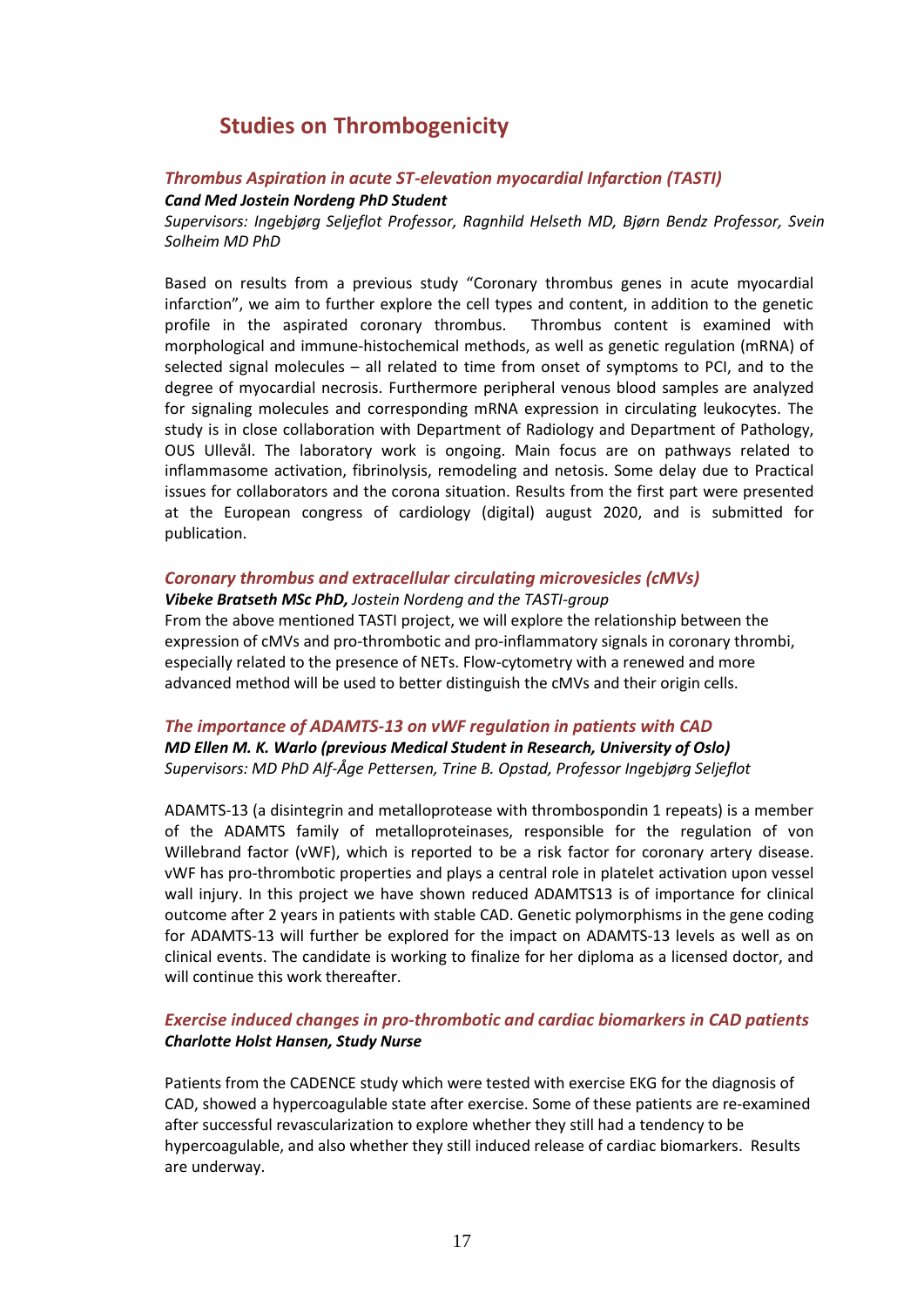## **Studies on Telomere lengths and Ageing**

#### *Trine B. Opstad MSc PhD, Are A. Kalstad MD PhD student a.o*

A telomere is a region of repetitive nucleotide sequences at the ends of each chromosome which protects DNA at the ends from deterioration. The telomeres become truncated during cell division and about 7 kilobases of telomere length is lost during life. The rate of shortening is thought to be greater in men than in women. Lifestyle and environmental factors have been reported to influence the rate of telomere shortening.

**Sirtuins (SIRTs)** are a family of NAD+ dependent protein deacetylases, and are highly conserved across species. Sirtuin-1 (SIRT1) is linked to longevity through several pathways of the aging process, including protection from oxidative stress.

We have addressed studies for understanding some mechanisms behind the ageing process in different populations.



*2017*



*Telomere length as related to myocardial injury and dysfunction in acute myocardial infarction* (from the OMEMI trial 2019)

*Telomere length and Sirtuin-1 as related to the presence of atrial fibrillation* (from the OMEMI trial) (2020).

*Telomere length in a population of patient with stable coronary artery disease*, we observed significantly shorter leukocyte telomere length in patient with previous myocardial infarction (2019).

#### *Telomere length related to other rejuvenating factors in patients with coronary artery disease.*

We observed that higher levels of the growth differentiating factor GDF11 and SIRT1 associated with longer telomeres, accompanied by a reduced pro-inflammatory state (2019).

#### *Telomere length and rejuvenating factors in young and older healthy people*

In healthy young and elderly individuals, we explored the association between leukocyte telomere lengths and other longevity factors and pro-inflammatory markers and their influence of life-style factors and presence of hereditary coronary heart disease, showing especially telomere length to be associated with cardiovascular heredity (2019).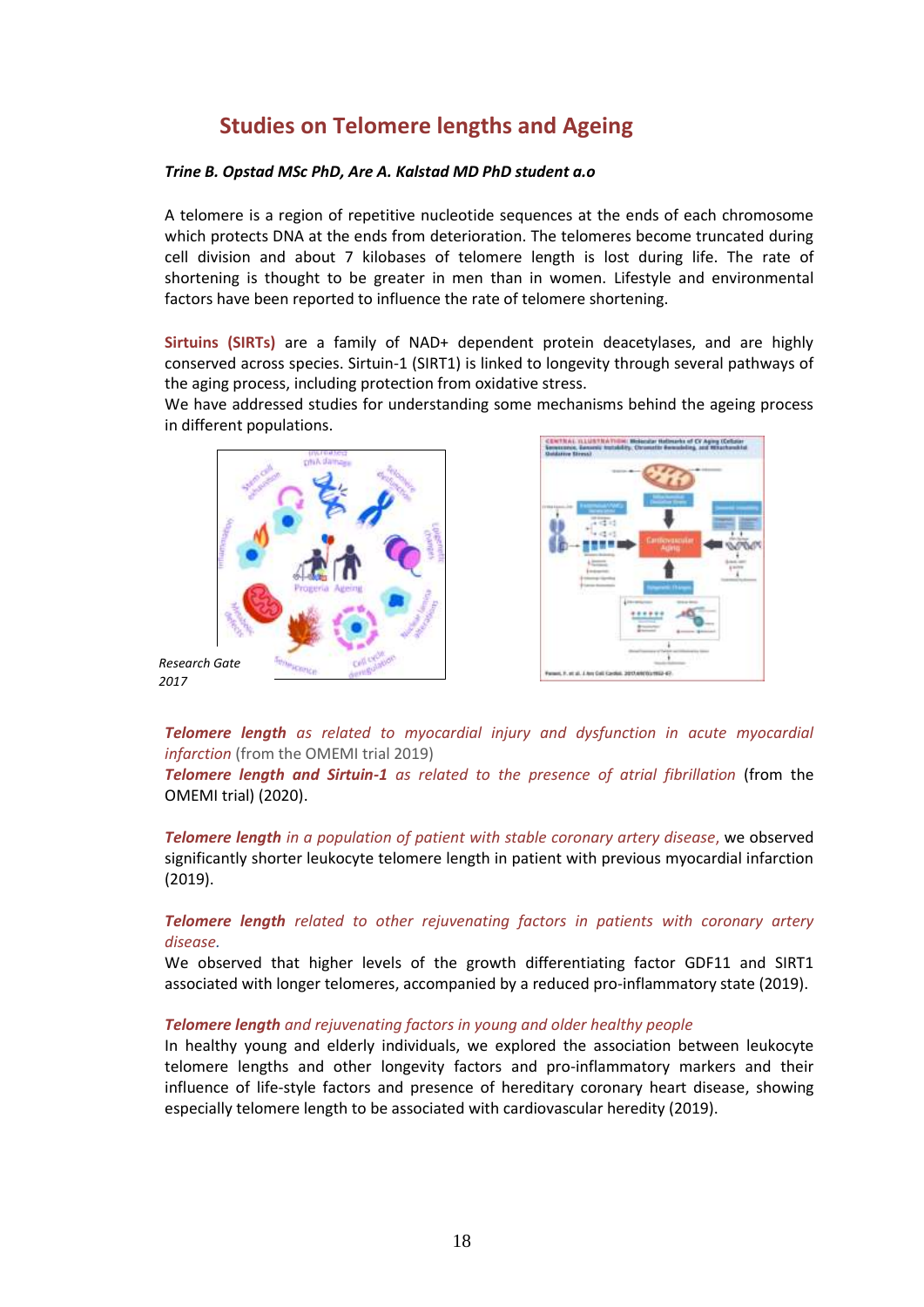**Telomere** *length and rejuvenating factor analyses in type- 1 diabetes* compared to healthy controls have been investigated based on the biobank from the Dialong study, showing telomere length and SIRT-1 to be lower in T1DM (2020).

**SIRT-1** and life style. Based on the link between longevity factors, life style and oxidative stress, an intervention study on caloric restriction has been performed, in collaboration with Department of Medicine, OUS Ullevål, showing SIRT-1 to increase beneficially with caloric restriction for one year in obese individuals (accepted for publication 2021).

**CHIP** (clonal hematopoiesis with indeterminate potential) is mainly affecting the elderly and suggested to be a novel link between inflammation and CVD. CHIP is caused by an agedependent increased frequency of mutations in stem cells of the bone marrow. We have recently started out a project to explore the influence of selected TET2 and JAK2 mutations (two of the most mutated genes in CHIP) in our elderly CVD populations with regard to i) clinical status and outcome ii) telomere length, iii) degree of inflammation, SIRT-1 and NETs, iv) potential response to n-PUFA supplementation. This is a novel, but highlighted field of CVD research and thus limited knowledge in this field.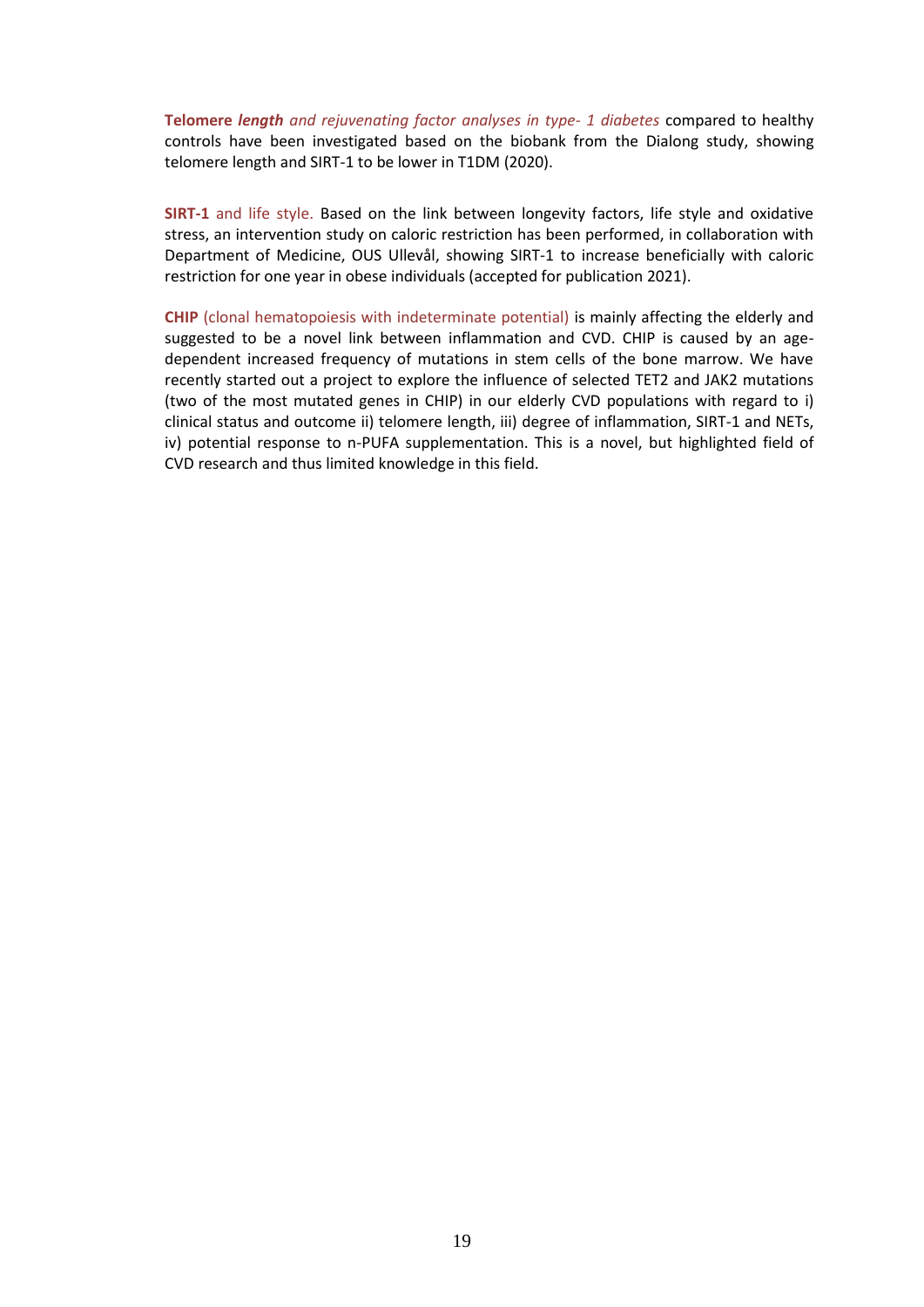## **Scientific Activities - Other**

#### *BAMI ("Biobanking in patients with Acute Myocardial Infarction")*

*A Steering committee for BAMI is established (Professor em. Harald Arnesen, MD PhD Geir Øystein Andersen, Professor Sigrun Halvorsen, MD PhD Jan Eritsland, MD PhD Reidar Bjørnerheim, Professor Ingebjørg Seljeflot)* 

In this joint project between the Intensive Cardiac Care Unit, General Cardiology Section and CCHR in Department of Cardiology, an extended biobank is mounted along with prospectively registered clinical data and are basis for studies on predictive markers for later clinical events. Consecutive patients with STEMI and NSTEMI were included after consent. A total of 2150 pts (1790 STEMI; 360 NSTEMI) are included. The biobank of selected biomarkers has been used in 2 defended PhD projects and in 2 ongoing.

Further projects are planned, including genetic studies. All logistics for processing of blood samples in the acute phase and the biochemical analyses research are undertaken by CCHR.

#### *NORCAST (Norwegian Cardiac Arrest Survival Trial)*

*A project initiated by Professor Kjetil Sunde, Department of Surgical Intensive Care Unit in close collaboration with the Intensive Coronary Care Unit by MD PhD Geir Ø. Andersen ao. The project has daily been taken care of by PhD-student Henrik Stær-Jensen, also supervised by MD PhD Espen Rostrup Nakstad*.

Combined clinical-neurological, neurophysiological, neuroradiological and biochemical markers in prognostication after cardiac and/or respiratory arrest. In this multidisciplinary study performed in acute seriously ill patients, 250 patients have been included. Blood samples are collected and processed at CCHR for analysis of a series of biomarkers especially related to neuro-inflammation and thrombotic risk markers in the very acute phase and also after 3 days in those staying alive.

The patients are followed for three years, the last patient during 2018. The main study results were published 2019. Due to lack of man power, the biobank has not yet been used, but planned through 2021.

#### *Diabetes in children and atherosclerosis development*

#### **Aida Simeunovic MD PhD-student**

*Supervisors: MD PhD Hanna Dis Margeirsdottir, MD PhD Martin Heier, Professor Knut Dahl-Jørgensen*

Patients with type-1 diabetes from childhood have 20-30 times increased risk for premature death from cardiovascular diseases compared to non-diabetics. In this follow-up study, initiated from Department of Pediatrics/Oslo Diabetes Center, 330 children/youth with type-1 diabetes are compared with 120 healthy controls matched for age and gender to investigate early signs of atherosclerosis as measured with various methods (anatomical, physiological, biochemical). Both groups have been followed for 5 years and 10 years and will be further followed. All blood sampling/processing and facilities for biochemical translational research (biobanking and analyses) are undertaken at CCHR. Two PhD theses have been based on data from this study so far, and one is ongoing. In addition, part of this study is the basis for the PhD-project of Vibeke Bratseth (vide supra) on hypercoagulability and micro-vesicles in diabetics.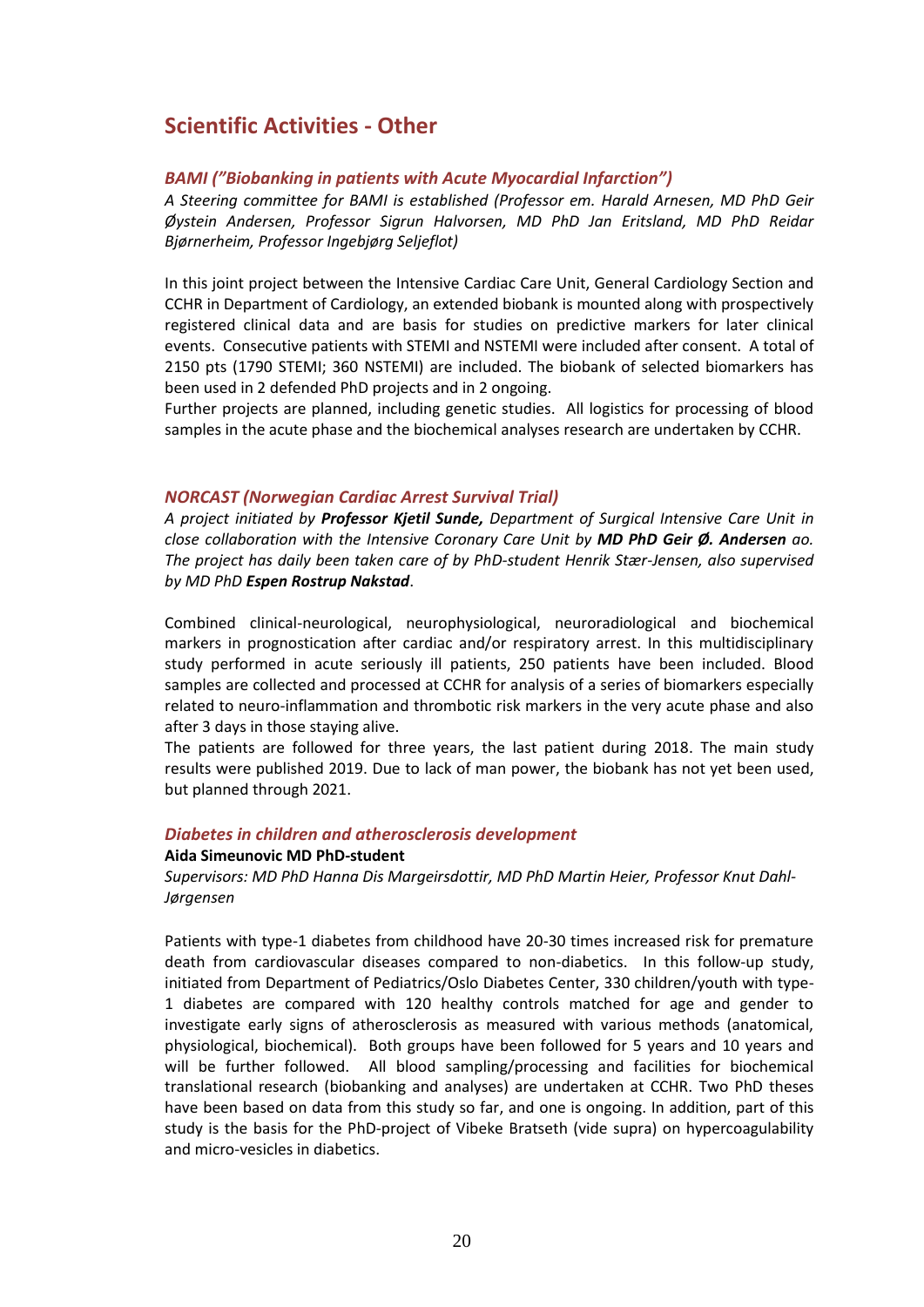#### *DIALONG (Diabetes type-1: long-term survivors with a new syndrome of late complications)*

*Main responsible: Professor Tore Julsrud Berg and MD PhD Kristine Holte*

The hypothesis in this study was that patients with long-standing diabetes type-1 have late complication syndrome consisting of cheiropathy and fatigue, in addition to the traditional micro-and macrovascular complications. Markers of glycaemic burden, HbA1c and AGE's, as well as markers of inflammation and endothelial dysfunction are associated with this syndrome. The study consists of 100 patients with a duration of diabetes type-1 for 40 years in comparison to age-matched controls without any signs of related disease, for the presence of coronary heart disease assessed by CT coronary angiography, cheiropathy, levels of AGE's in collagen from the shoulder region, inflammatory biomarkers, glycemic control as well as genetic factors. Blood sampling/biobanking and analyses of biomarkers are performed at CCHR, and the biobank is also used for investigation of the ageing aspects and NETs aspects (vide supra).

#### *ASSAIL-MI (ASSessing the effect of Anti-IL-6 treatment in Myocardial Infarction)*

*Main responsible: Professor Lars Gullestad OUS, Rikshospitalet, Professor Rune Wiseth, NTNU and MD PhD Geir Ø. Andersen, OUS Ullevål*

The study was aimed to examine whether a single administration of the IL-6 receptor antagonist tocilizumab can reduce myocardial injury in patients with acute ST-elevation myocardial infarction (STEMI). A randomized, double blind, placebo-controlled trial conducted at three high-volume percutaneous coronary intervention (PCI) centers in Norway. 200 patients with first-time STEMI were randomized to receive tocilizumab or matching placebo prior to PCI. The patients were followed-up for 6 months. The results, showing a beneficial effect of the drug, were presented at the European congress of cardiology (digital) august 2020, and published early 2021). A biobank is established based on blood sampling at several time points during the acute phase and after 6 months. CCHR is heavily involved in the biobank work.

#### *CENS - Cardiovascular remodeling in living kidney donors with reduced glomerular filtration rate*

#### *Cand Med Kjersti Blom PhD-student*

*Supervisors: MD PhD Jon Arne Birkeland, Department of Nephrology and Professor Ivar Sjaastad, Institute of Experimental Medical Research, OUS A collaboratory study between many departments, initiated by the supervisors* 

Patients with advanced chronic kidney disease (CKD) are known to have a high risk of developing cardiovascular disease (CVD). However, little is known about the cardiovascular risk in patients with mildly reduced kidney function, affecting up to 10% of the general population; and importantly, also affecting living kidney donors. A recent Norwegian epidemiological study suggested that kidney donors have an increased risk of CVD. The main purpose of this project is to investigate the mechanisms underlying the development of cardiovascular remodelling induced by reduced kidney function. This is a prospective longitudinal parallel group study including persons selected as living kidney donors according to the Norwegian donor criteria and accepted for surgery at Rikshospitalet, Norway and a control group. The project will use state of the art imaging combined with advanced molecular biology, to investigate cardiac, vascular and renal remodelling. The project has the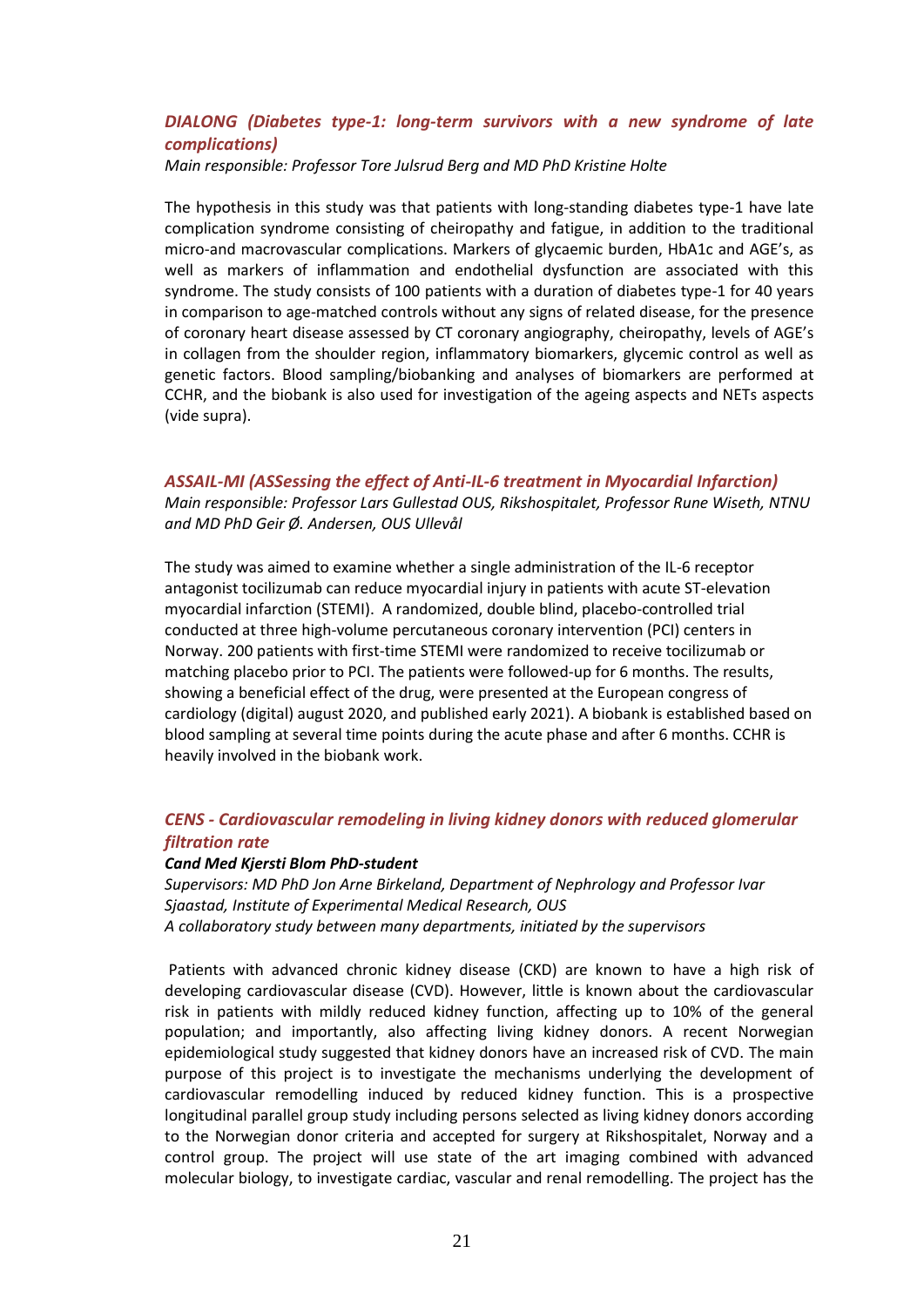potential to identify mechanisms linking reduced kidney function to CVD, identify predictors for adverse CV outcome, and recognize potential targets for risk lowering intervention. A huge biobank of blood, urine and stool samples are established at CCHR. The project has been much delayed and influenced by the corona situation, but is ongoing with inclusions.

#### *PROACTIA PRediction and detection of Occult Atrial fibrillation in patients after acute Cryptogenic stroke and Transient Ischemic Attack (PROACTIA). Sub-study on biomarkers*

*The project is ongoing at Akershus university hospital by PhD student Loreta S. Strøm, supervised by MD PhD Harald Kjekshus and professor Kjetil Steine*

The main aim of this project was to build and evaluate a novel composite scoring system to predict the occurrence of atrial fibrillation (AF) during follow-up in patients admitted for first time cryptogenic stroke or TIA. The scoring system is based on measurements performed during the initial hospitalization (age, CHA2DS2-VASc, ECCO findings, biomarkers and OSA screening), and its purpose is to reliably asses the risk of occult AF in each individual patient. 270 patients have been included and followed for at least 1 year, and episodes of AF have been registered by implanted loop recorders. As AF is associated with left atrial remodelling and fibrosis, and several biomarkers of cardiac remodelling and fibrosis are studied as candidates to be of importance for AF, as well for left ventricular function and heart failure. Analyses of such candidates have been performed and results were presented at the European congress of cardiology (digital) august 2020.

#### *To improve blood flow in patients with peripheral artery disease; by intermittent negative pressure (INP) – ongoing at OUS Aker Cand Med Henrik Hoel PhD student*

*Supervisors; Jonny Hisdal Professor, Gunnar Sandbæk MD PhD, Iacob Mathiesen PhD*

The main goal of the project was to evaluate a novel method for improving blood flow in patients with reduced peripheral arterial circulation (PAD-patients), and to identify and optimize the level of negative pressure to improve blood flow in patients with varying degrees of PAD. A double blinded randomized placebo-controlled trial. All patients receive standard medical treatment; randomized to either INP treatment with pressure level of -10 mmHg (placebo group), or to INP treatment with pressure level of -40 mmHg (Intervention), for 12 weeks. A biobank, focusing endothelial activation/function is established and analyses performed at CCHR. Results showed beneficial clinical effect of the treatment, and also improved endothelial function (accepted for publication 2021).

#### *Vascular function in Norwegian female elite runners – ongoing at OUS Aker*

**Karoline Kyte, Medical student in Research Program**  *Supervisors: Jonny Hisdal Professor, Ingebjørg Seljeflot, Professor*

Increased aerobic capacity and regular aerobic exercise are well known to have a positive impact on the cardiovascular system. It has, however, been claimed that in healthy young women, the effect of high amounts of endurance training may not be that obvious. The aim in this study is to investigate especially vascular function, including the endothelial function, in female elite runners compared to inactive women. Special emphasis is given to menstrual state which may be of importance. Results are under discussion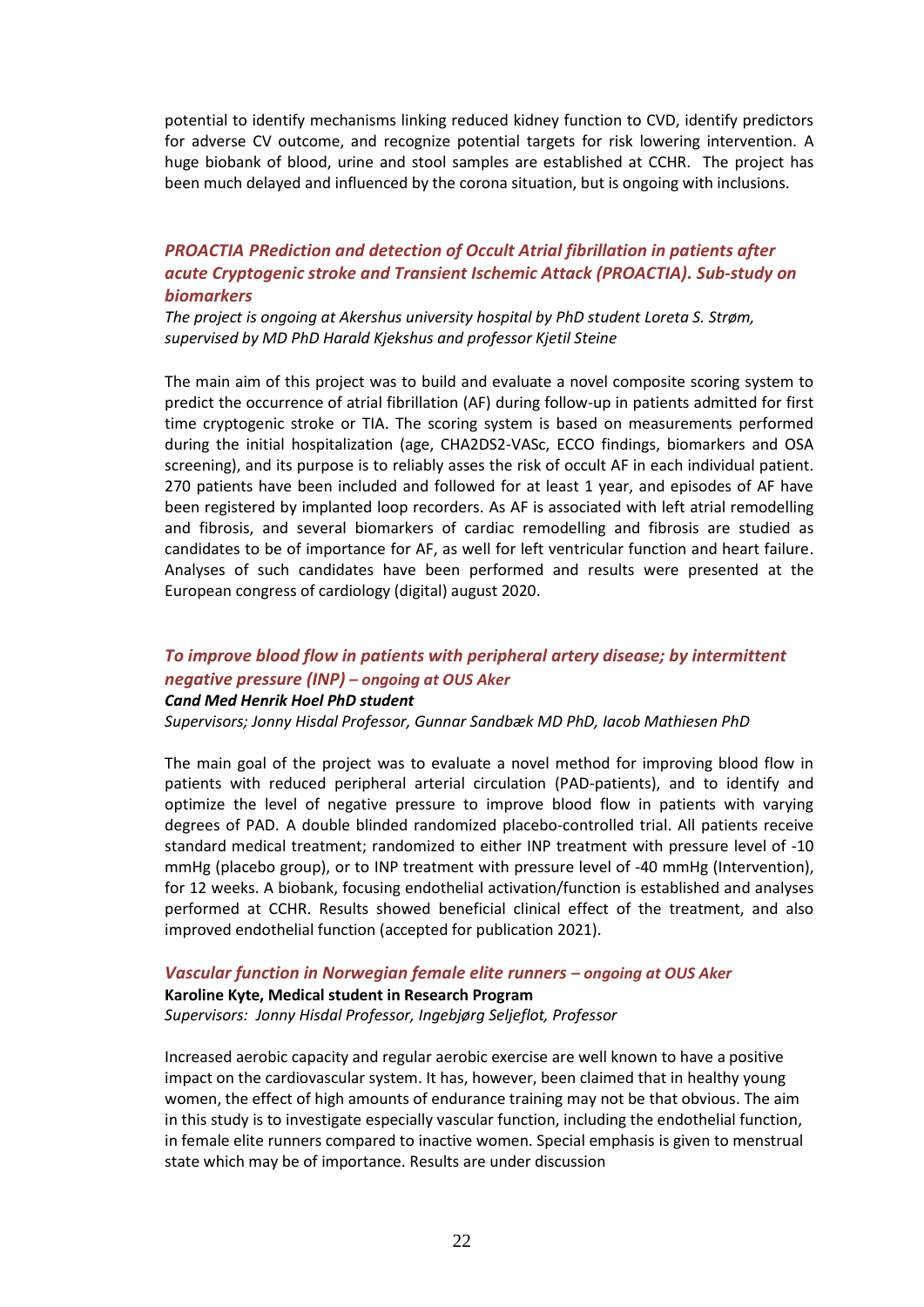## **Laboratory Methods**

#### **have been further established according to recent knowledge, available equipments and focused issues.**

- **Nethod for telomere length**
- Biomarkers of ageing; circulating and regulated
- Method for micro RNA, used as a tool for gene regulation of proteins as well as use as biomarkers
- **Biomarker of gut-leakage**
- **Biomarkers of netosis**
- **Arrays for gene regulation**
- **Flow cytometry**
- **Adipose tissue sample handling/embedding**

### **Methods, equipments**

- Facilities for blood sampling and processing for biobanking after SOPs (Centrifuges, cooling centrifuges, freezers (-30 $\degree$ C and  $-80\degree$ C))
- Platelet function testing (aggregometry and "bedside" screening tests (PFA100, VerifyNow))
- Flowcytomtry (BD Accuri C6)
- ELISA's
- Fluoroscan
- PCR instruments and centrifuges for molecular biology
- ViiA7 RT-PCR (Applied Biosystems)
- Fume cupboard, moveable
- HPLC (Located at Institute for Experimental Medical Research, OUH Ullevål)

#### **Cell-culture studies**

In collaboration with Department of Medical Biochemistry, R&D Unit OUS Ullevål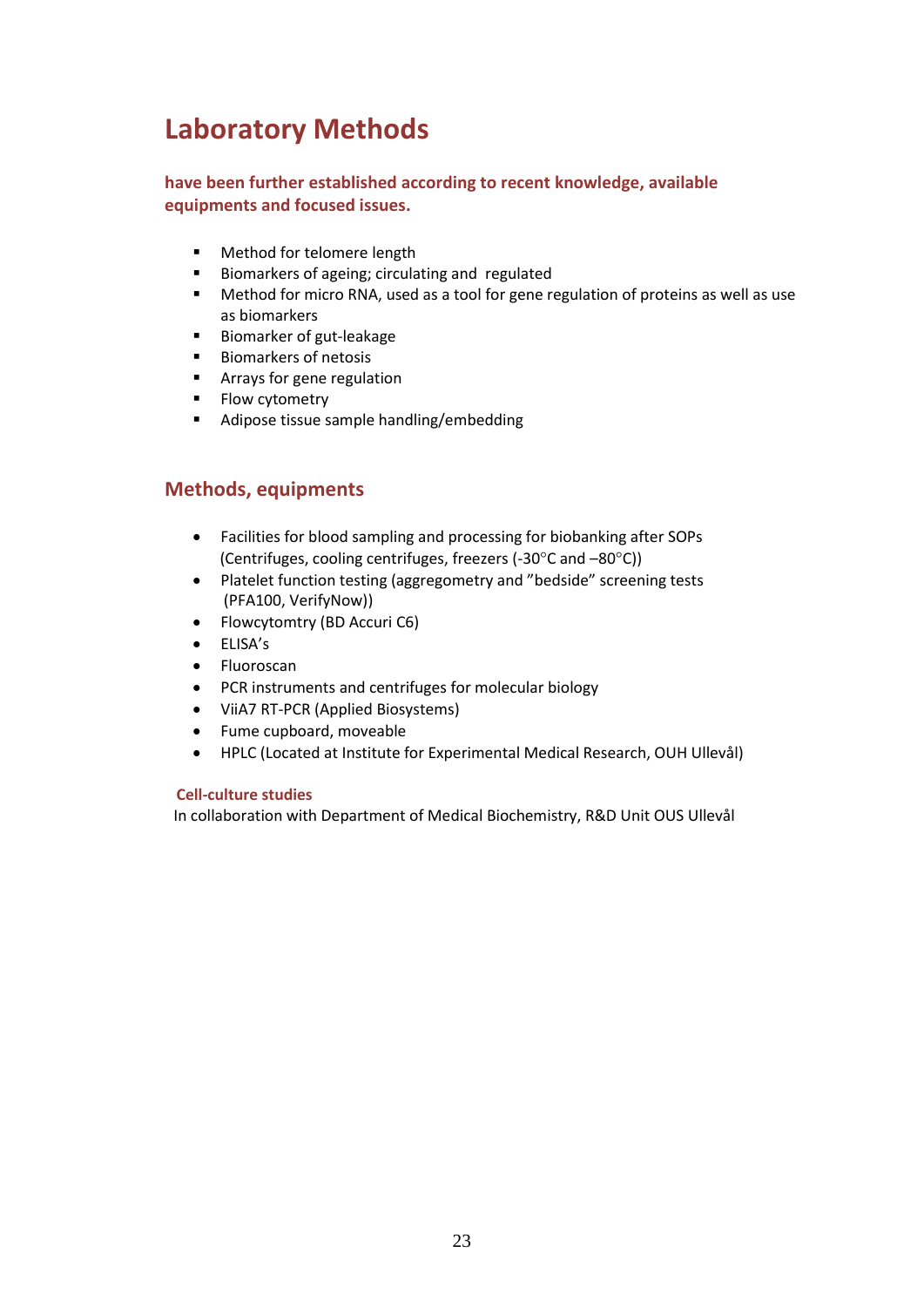## **Collaborators**

- Geir Øystein Andersen MD, PhD Department of Cardiology, OUS Ullevål, Oslo, Norway
- Jan Eritsland MD, PhD Department of Cardiology, OUS Ullevål, Norway
- Arnljot Flaa MD, PhD Department of Cardiology, OUS Ullevål, Oslo, Norway
- Sigrun Halvorsen Professor MD, PhD Department of Cardiology, OUS Ullevål, Oslo, Norway
- Dan Atar, Professor Department of Medicine, OUS Ullevål, Oslo, Norway
- Tonje Amb Aksnes, MD PhD Section of Cardiovascular and Renal Research, OUS, Oslo, Norway
- Tore Julsrud Berg, Professor MD PhD, Department of Endocrinology, OUS, Ullevål, Oslo, Norway
- Knut Dahl Jørgensen Professor MD, PhD Oslo Diabetes Center, Oslo, Norway
- Hanna Dis Margeirsdottir, MD PhD Department of Endocrinology and Oslo Diabetes Center, Oslo, Norway
- Lars Gullestad Professor MD PhD Department of Cardiology, OUS Rikshospitalet, Oslo, Norway
- Kaspar Broch MD PhD Department of Cardiology, OUS Rikshospitalet, Oslo, Norway
- Bjørn Bendz, Professor MD, PhD Department of Cardiology, OUS Rikshospitalet, Oslo, Norway
- Jon Arne Birkeland MD PhD Department of Nephrology, OUS Ullevål, Oslo, Norway
- Pavel Hoffmann MD, PhD Department of Radiology, OUS Ullevål, Oslo, Norway
- Theis Tønnesen Professor MD PhD Department of Thoracic Surgery OUS, Ullevål, Oslo, Norway
- Marius Trøseid, professor MD PhD Department of Infectious Diseases, OUS Rikshospitalet
- Johannes Hov, MD PhD, Department of Surgery, Inflammatory Medicine and Transplantation, OUS Rikshospitalet, Oslo, Norway
- Dag Henrik Reikvam MD, PhD Department of Infectious disease, OUS Ullevål
- Jonny Hisdal Professor PhD Department of Vascular Surgery, Oslo University Hospital Aker, Oslo, Norway Arnljot Tveit Professor MD, PhD
- Department of Research, Vestre Viken Trust, Asker & Bærum Hospital
- Torbjørn Omland Professor MD PhD Division of Medicine, Akershus University Hospital, Norway
- Pål Smith Professor em MD, PhD Department of Cardiology, Akershus University Hospital, Norway
- Harald Kjekshus MD PhD Department of Cardiology, Akershus University Hospital, Norway
- Morten Wang Fagerland, Statistician PhD Section for Epidemiology and Statistics, OUS, Oslo, Norway
- Ivar Sjaastad, Professor Institute of Experimental Medical research, OUS, Oslo, Norway
- Dennis WT Nielsen Professor Stavanger University Hospital, Stavanger, Norway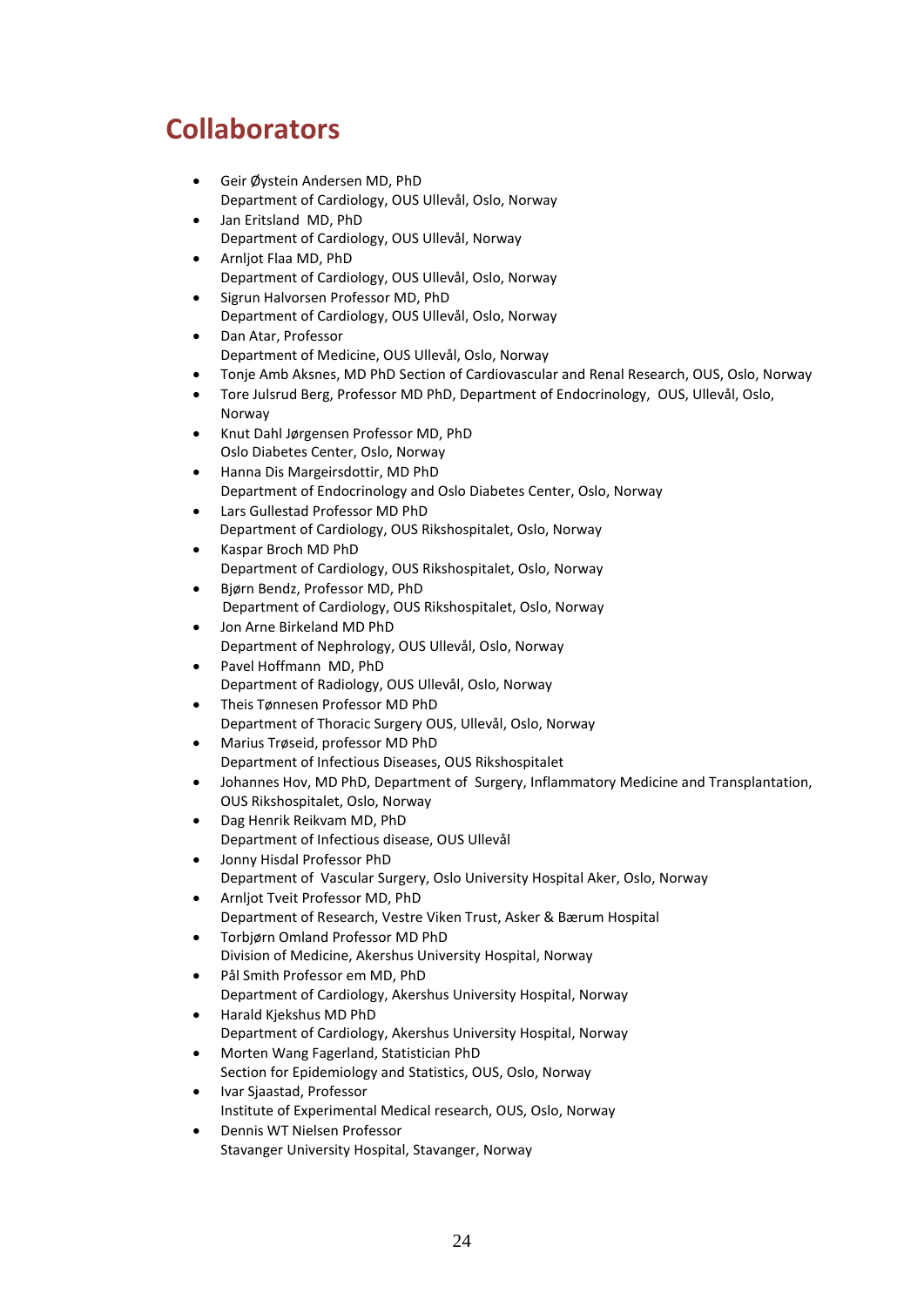#### **International collaborators**

- Lina Badimon Professor PhD CSIC-ICCC, Hospital de la Santa Creu i Sant Pau, Barcelona, Spain
- Erik Berg Schmidt Professor, MD PhD Aalborg University Hospital, Aalborg, Denmark
- Gemma Chiva Blanch MSC PhD and MSc PhD Gemma Vilhur CSIC-ICCC, Hospital de la Santa Creu i Sant Pau, Barcelona, Spain

## **Networks**

CCHR has been a part of Center for Heart Failure Research, a National network that was established in 2002, financed by Health South East and University of Oslo, ending in 2019. PhD candidates and other employees are still members of NORHEART, which is a National PhD network for cardiovascular research. CCHR is a part of the Regional Microbiota Network, established in 2019, funded by the Norwegian Council of Research and Health South East, and also the Norwegian Atrial Fibrillation Research Network, financed from Health South East. All contributing to fruitful meetings and collaborations.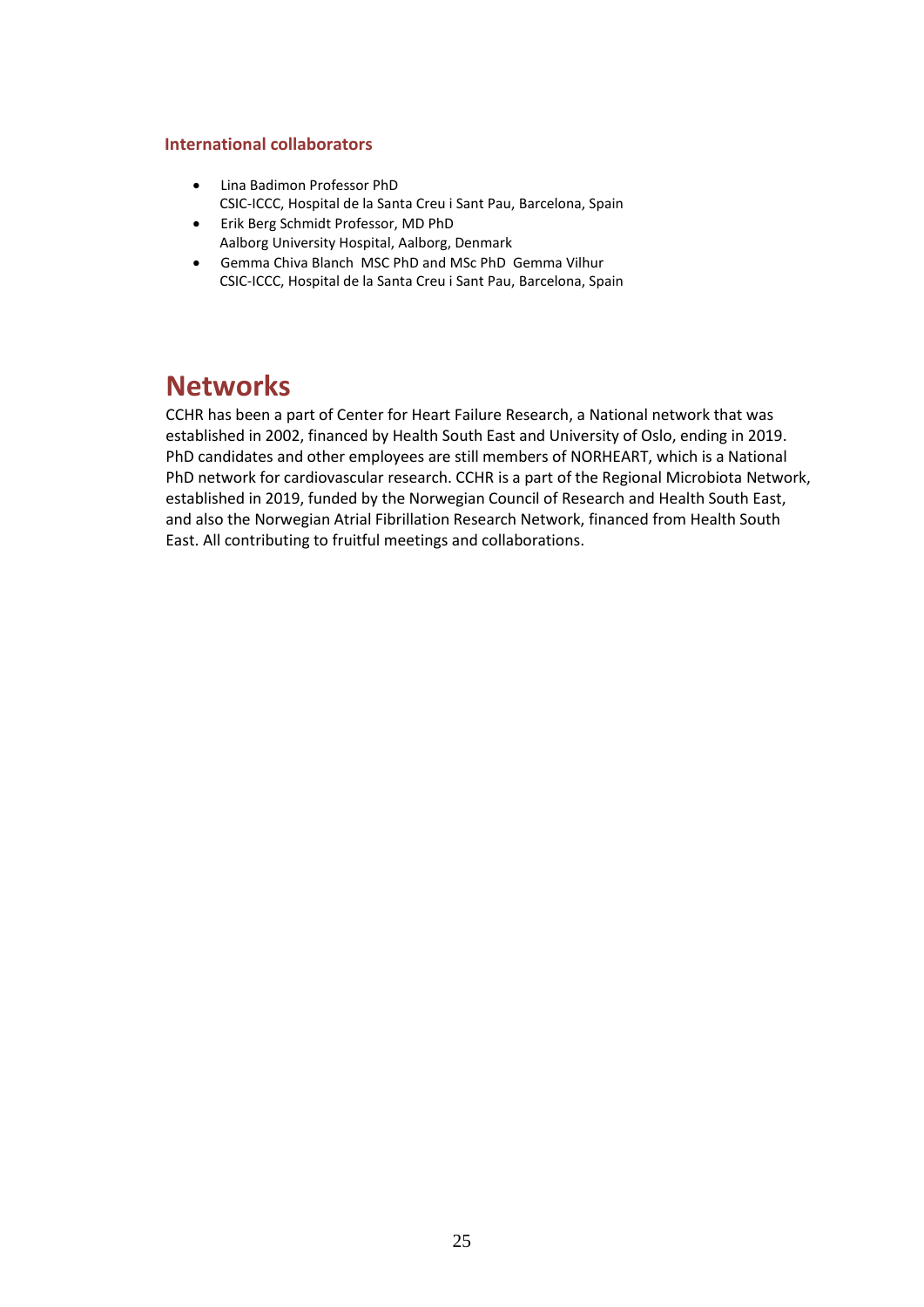# **Publications 2020**

## **Articles**

- 1. Opstad TB, Kalstad AA, Holte KB, Berg TJ, Solheim S, Arnesen H, Seljeflot I. Shorter Leukocyte Telomere Lengths in Healthy Relatives of Patients with Coronary Heart Disease. Rejuv Research 2020;DOI: 10.1089/rej.2019.2258
- 2. Nakstad ER, Stær-Jensen H, Wimmer H, Henriksen J, Alteheld L, Reichenbach A, Drægnib T, Šaltytė Benth J, Wilson JA, Etholm L, Øijordsbakken M, Eritsland J, Seljeflot I, Jacobsen D, Andersen GØ, Lundqvist C, Sunde K. Late awakening, prognostic factors and long-term outcome in out-of-hospital cardiac arrest – results of the prospective Norwegian Cardiorespiratory Arrest Study (NORCAST), Resucitation 2020; [http://doi.org/10.1016/](http://doi.org/10.1016/%20j.resucitation.2019.12-031)  [j.resucitation.2019.12-031](http://doi.org/10.1016/%20j.resucitation.2019.12-031)
- 3. Mayerhofer CCK, Kummen M, Holm K, Broch B, Awoyemi A, Vestad B, Storm-Larsenb C, Seljeflot I, Ueland T, Bohov P, Berge RK, Svardal A, Gullestad L, Yndestad A, Aukrust P, Hov JR, Trøseid M. Low Fiber Intake is Associated with Gut Microbiota Alterations in Chronic Heart Failure. ESC Heart Failure 2019/20?; 10.1002/ehf2.12596
- 4. Bratseth V, Margeirsdottir HD, Heier M, Solheim S, Arnesen H, Dahl-Jørgensen K, Seljeflot I. Pro-coagulant activity in children and adolescents on intensive insulin therapy. Pediatric Diabetes 2020; 1-9 DOI:10.1111/pedi12978
- 5. Langseth MS, Andersen GØ, Husebye T, Arnesen H, Solheim S, Eritsland J, Seljeflot I, Opstad TB, Helseth R. Neutyrophil extracellular traps components associate with myocardial recovery in post-ischemic acute heart failure. Scient Rep 2020; doi.org/10.1038/s41598-20-61971-7
- 6. Kummen M, Solberg GO, Storm-Larsen C, Holm K, Ragnarsson A,Trøseid M, Vestad B, Skårdal R, Yndestad A, Ueland T, Svardal A, Berge R, Seljeflot I, Gullestad L, Karlsen1 TH, Aaberge L, Aukrust P, Hov JR. Rosuvastatin alters the function of the human gut microbiome: a randomized double-blind placebo-controlled trial. Sci Rep 2020; /doi.org/10.1038/s41598- 020-62261-y
- 7. Kluge KE, Langseth MS, Opstad TB, Pettersen AÅ, Arnesen H, Tønnessen T, Seljeflot I, Helseth R. Complement activation in association with markers of neutrophil extracellular traps and acute myocardial infarction in stable coronary artery disease. Med Inflam 2020; doi.org/10.1155/2020/5080743
- 8. Bratseth V, Margeirsdottir MD, Chiva-Blanch G, Heier M, Solheim S, Arnesen H, Dahl-Jørgensen K, Seljeflot I. Circulating microvesicles in children and adolescents with type 1 diabetes – a prospective cohort study. J Dia Res 2020; doi.org/10.1155/2020/7216863
- 9. Holte KB, Svanteson M, Hanssen KF, Sveen KA, Seljeflot I, Solheim S, Sell DR, Monnier VM, Berg TJ. Lower level of the oxidation product methionine sulfoxide is associated with normal coronary arteries in long-term survivors with type 1 diabetes. PLOSOne 2020: doi.org/10.1371/journal.pone.0233174
- 10. Hilde JM, Hisdal J, Skjørten I, Hansteen V, Melsom NM, Grøtta OJ, Humerfelt S, Seljeflot I, Arnesen H, Steine K. Left Ventricular Function in Patients with Chronic Obstructive Pulmonary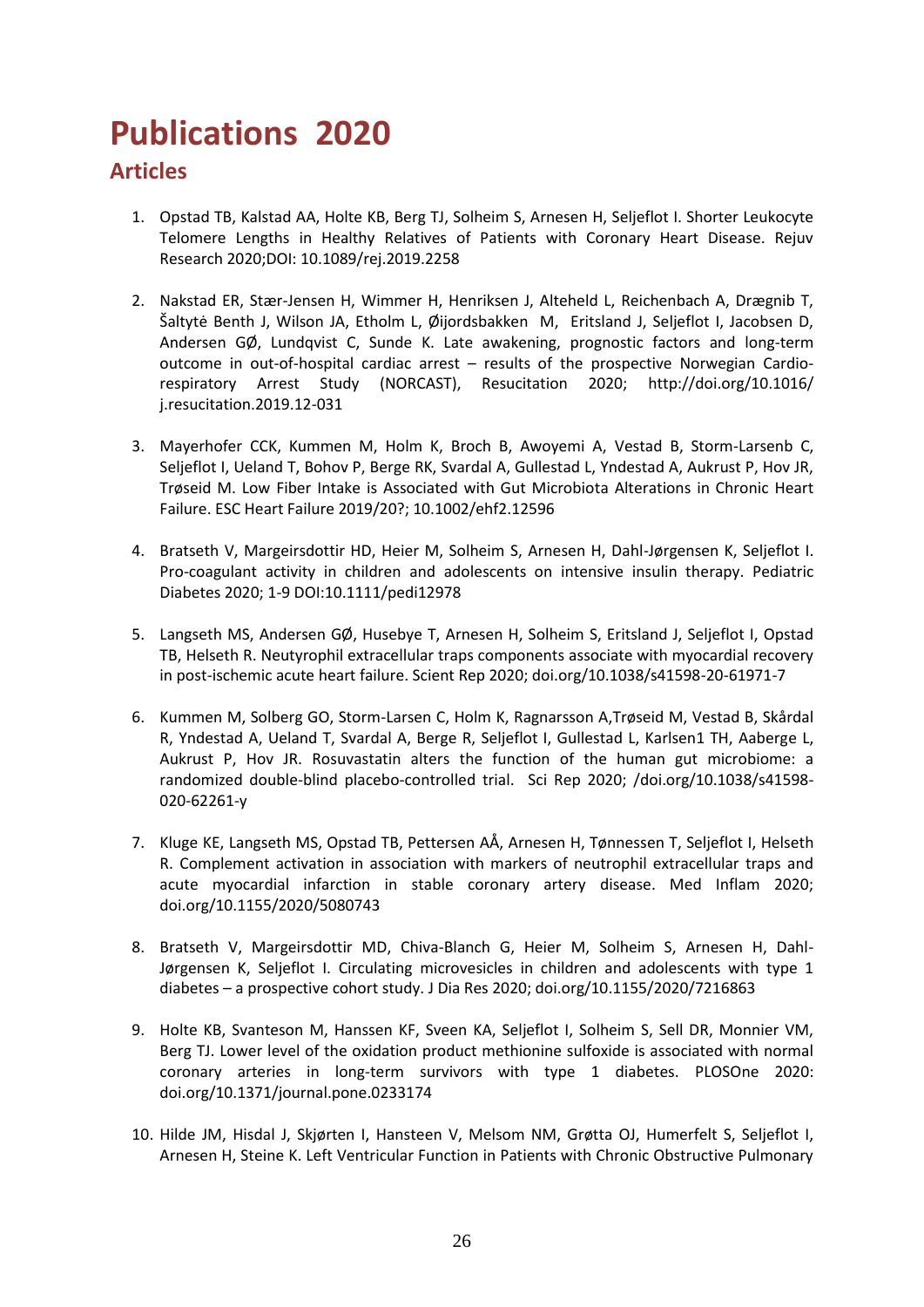Disease with and without pulmonary hypertension. PLOS ONE 2020; doi.org/10.1371/ journal.pone.0235075

- 11. Åkra S, Aksnes TA, Flaa A, Eggesbø HB, Opstad TB, Njerve IU, Seljeflot I. Markers of remodeling in subcutaneous adipose tissue are strongly associated with overweight and insulin sensitivity in healthy men. Sci Rep 2020; doi.org/10.1038/s41598-020-71109
- 12. Kluge KE, Langseth MS, Bratseth V, Pettersen AÅ, Arnesen H, Tønnesen T, Seljeflot I, Helseth R. Complement activation is associated with hypercoagulability in stable coronary artery disease. Thromb Res 2020; 196: 106-108
- 13. Arnesen H, Myhre PL, Seljeflot I. Very Long Chain Marine n-3 Polyunsaturated Fatty Acids in Atherothrombotic Heart Disease. A Brief Review, with a Focus on Metabolic Effects. Nutrients 2020, 12, 3014; doi:10.3390/nu12103014 *Review*
- 14. Langseth MS, Opstad TB, Husebye T, Arnesen H, Solheim S, Eritsland J, Bjørnerheim R, Andersen GØ, Seljeflot I, Helseth R. Markers of neutrophil extracellular traps in post-ischemic acute heart failure: Temporal profile and relation to myocardial function and inflammation. PLOSOne 2020;https://doi.org/10.137/journal.pone.0241333
- 15. Kalstad AA, Myhre PL, Laake K, Tveit SH, Schmidt EB, Smith P, Nilsen DWT, Tveit A, Fagerland MW, Solheim S, Seljeflot I, Arnesen H. on behalf of the OMEMI investigators. Effects of n-3 Fatty Acid Supplements in Elderly Patients after Myocardial Infarction. Circulation 2021;143: 528-239: Online 15-11-2020
- 16. Tveit SH, Cwikiel J, Myhre PL, Omland T, Berge E, Seljeflot I, Flaa A. Differential associations of cardiac troponin T and cardiac troponin I with coronary artery pathology and dynamics in response to short-duration exercise. Clin Biochem 2020; doi.org/1016/j.clinbiochem. 2020.11.005
- 17. Opstad TB, Berg TJ, Holte KB, Arnesen H, Solheim S, Seljeflot I. Reduced Leukocyte Telomere Lengths and Sirtuin-1 gene expression in long-term survivors of Type 1 Diabetes – A Dialong sub-study. J Diabetes Invest 2020; doi: 10.1111/jdi.13470
- 18. Meyer-Myklestad M, Medhus AW, Berg Lorvik K, Seljeflot I, Hansen SH, Holm K, Stiksrud B, Trøseid M, Hov JR, Kvale D, Dyrhol-Riise AM, Kummen M, Reikvam DH. Mucosal dysfunction restricted to sigmoid colon in HIV infected with incomplete immunologic reconstitution to antiviral treatment. J Infect Dis 2020; doi/10.1093/infdis/jiaa714/5995605

## **Abstracts**

1. Bratseth V, Margeirsdottir MD, Chiva-Blanch G, Heier M, Solheim S, Arnesen H, Dahl-Jørgensen K, Seljeflot I. TF-expressing microvesicles are not enhanced in type 1 diabetes children/ adolescents with intensive insulin treatment. A prospective cohort study. FCVB Budapest 2020 (Postponed)